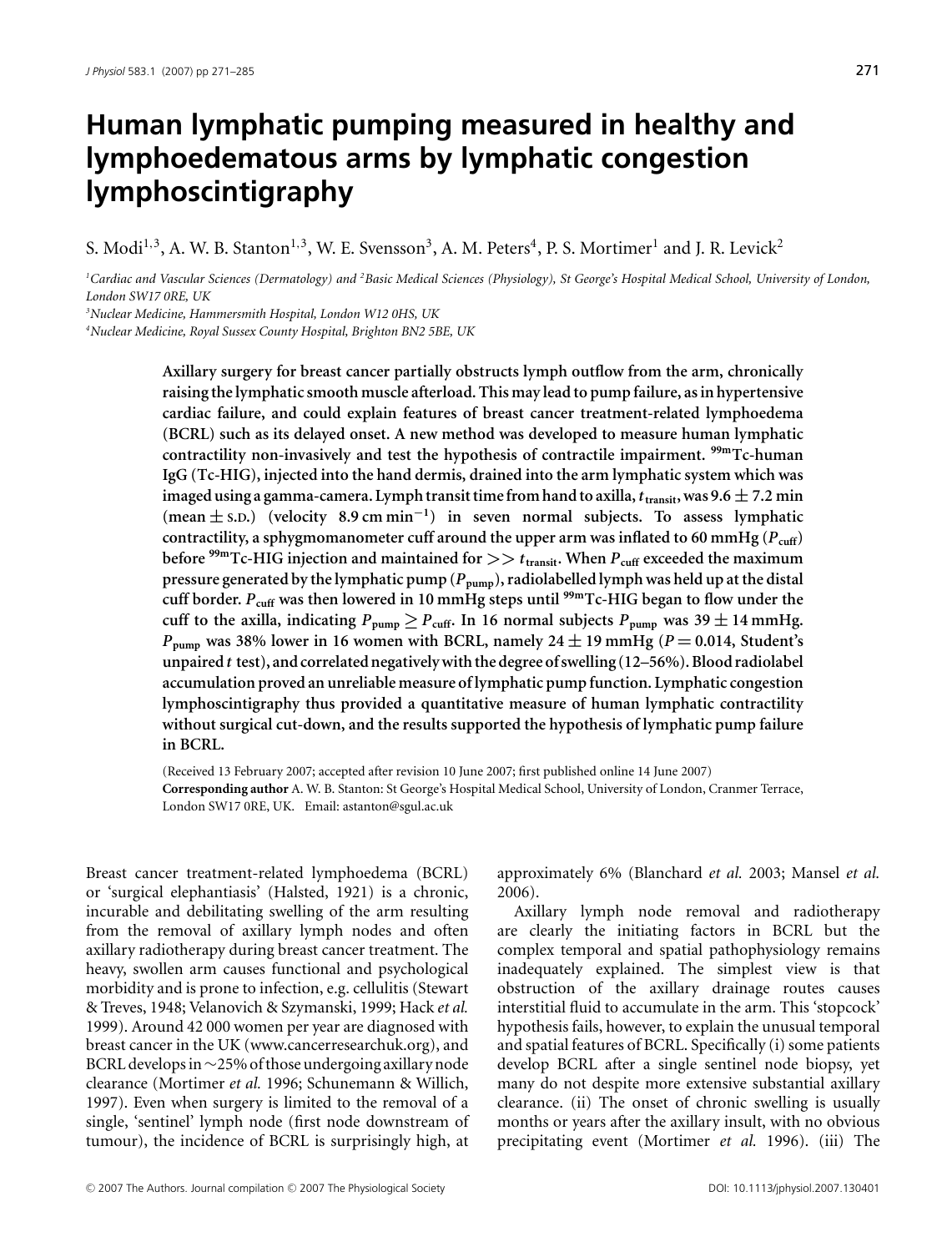spatial distribution of swelling along the arm is often non-uniform (Modi *et al.* 2005); moreover the hand is sometimes spared and shows no depression of the lymph drainage rate constant, despite drainage to the same damaged axilla (Stanton *et al.* 2001, 2006). By contrast, the lymph drainage rate constant is depressed in swollen hands and in both the subcutis and muscle of swollen forearms (Stanton *et al.* 2001, 2003, 2006; Pain *et al.* 2004*b*). The axillary stopcock hypothesis does not adequately explain the above anomalies.

It is generally accepted that axillary node extirpation raises the resistance to lymph drainage from the arm, and hence raises pressure in the lymphatics. For example, lymphangiography in BCRL shows dilated tortuous vessels, axillary lakes, and leaked extra-lymphatic contrast medium in the upper arm and axilla (Feldman *et al.* 1966; Clodius, 1977). This led us to consider the possible effect of a chronically raised afterload on smooth muscle function in the lymphatic walls. The main lymphatic vessels (but not the initial lymphatic capillaries) show rhythmic contractions and actively pump lymph centrally, aided by valves. The lymphatic stroke volume and output decline, however, above a distending pressure of  $10 \text{ cm}H_2O$  in isolated bovine lymphatics, or  $18-26$  cmH<sub>2</sub>O in conscious sheep, despite increased contraction frequency (McGeown *et al.* 1987; review, Levick & McHale, 2002). Such observations led us to propose the hypothesis of chronic pump failure in BCRL resulting from a chronically raised afterload, as in hypertensive cardiac failure (Stanton *et al.* 2003, 2006; Modi *et al.* 2005). If lymphatic contractility declines slowly and progressively, a tipping-point will eventually be reached where lymph drainage rate no longer matches capillary filtration rate, precipitating the onset of swelling in the drainage territory of the failing lymphatics. The (variable) period required for the critical degree of failure could explain the variable delay in onset of BCRL. If the constitutionally weakest lymphatic collector vessels fail first, swelling would be localized to their drainage territory, offering a rational explanation for the regionality paradox.

Unfortunately, there were no non-invasive methods for measuring lymphatic pump force in humans. Methods such as fluorescence microlymphography and radiolabelled protein clearance from an interstitial depot assess primarily the function of the non-contractile initial lymphatic capillaries (Modi *et al.* 2007). γ -Camera imaging of limb lymphatics after take-up of labelled interstitial macromolecules is qualitative (Mellor & Mortimer, 2004). Direct cannulation of leg lymphatics has shown that normal human leg collector vessels are capable of pumping to ∼45 mmHg (Olszewski & Engeset, 1980), but this approach requires surgical cut-down and is not ethical with BCRL patients. The closest previous approach to a non-invasive method was provided by a study of simulated snake envenomation by Howarth *et al.* (1994). They gave subcutaneous injections of a radiotracer at the wrist and found that a bandage pressure of 40–70 mmHg was required to prevent the lymphatic transport of the tracer to the axilla. The method developed here to measure human arm lymphatic contractile force is a development of their approach. <sup>99m</sup>Tc-human immunoglobulin (99mTc-HIG), a labelled native protein (cf. traditional non-native agents such as sulphur colloid), was injected intradermally. Since dermal lymphatic density is high (Stanton *et al.* 1999*b*), this route of injections rapidly fills the arm lymphatics, enabling them be imaged by a γ -camera (Pain *et al.* 2003; O'Mahony *et al.* 2004). A congestion cuff was then used to probe the occluding pressure that lymphatic contraction could overcome. In the current study we used this new method to test the hypothesis that lymphatic collector pump force is weakened in BCRL.

## Methods

Seven healthy subjects (4 women, 3 men) aged  $52 \pm 10$ (s.p.) years underwent the 'uncuffed healthy subject protocol' (see below) and 16 healthy subjects (11 women, 5 men) aged  $54 \pm 6$  years underwent the 'cuffed healthy subject protocol'. Subjects taking drugs likely to affect smooth muscle, such as  $Ca^{2+}$  channel antagonists and adrenoceptor agonists/antagonists, were excluded. Sixteen women with BCRL aged  $60 \pm 8$  years underwent the 'cuffed BCRL protocol' (see below). Patients with recurrent breast cancer, heart disease, hypertension, or taking  $Ca^{2+}$  channel antagonists or adrenoceptor agonists/antagonists, were excluded. All had developed ipsilateral (i.e. on the same side as the surgery) BCRL at  $2.3 \pm 4.5$  years (0–216 months) after axillary surgery for unilateral breast cancer (Table 1). Oedema had been present for  $6.4 \pm 6.2$  years  $(7-234$  months) in the dominant arm  $(n=8)$  or non-dominant arm  $(n=8)$ (Table 1). Fourteen patients routinely wore a compression sleeve but not on the study day. The study was approved by the Hammersmith Hospitals NHS Trust Research Ethics Committee and by the Administration of Radioactive Substances Advisory Committee of the UK (ARSAC). All subjects gave informed, written consent and the studies conformed to the standards set by the *Declaration of Helsinki*.

## **Measurement of arm and hand volumes**

Arm volume was measured between identical points for each pair of arms. The volume between the ulnar styloid process (wrist) and anterior axillary fold (upper arm) was measured by an opto-electronic limb volumeter (Perometer 350S, Pero-System Messgeräte GmbH, Wuppertal, Germany) as validated previously (Stanton *et al.* 1997; Stanton *et al.* 2000). For the proximal 4–8 cm of the upper arm, beyond the technical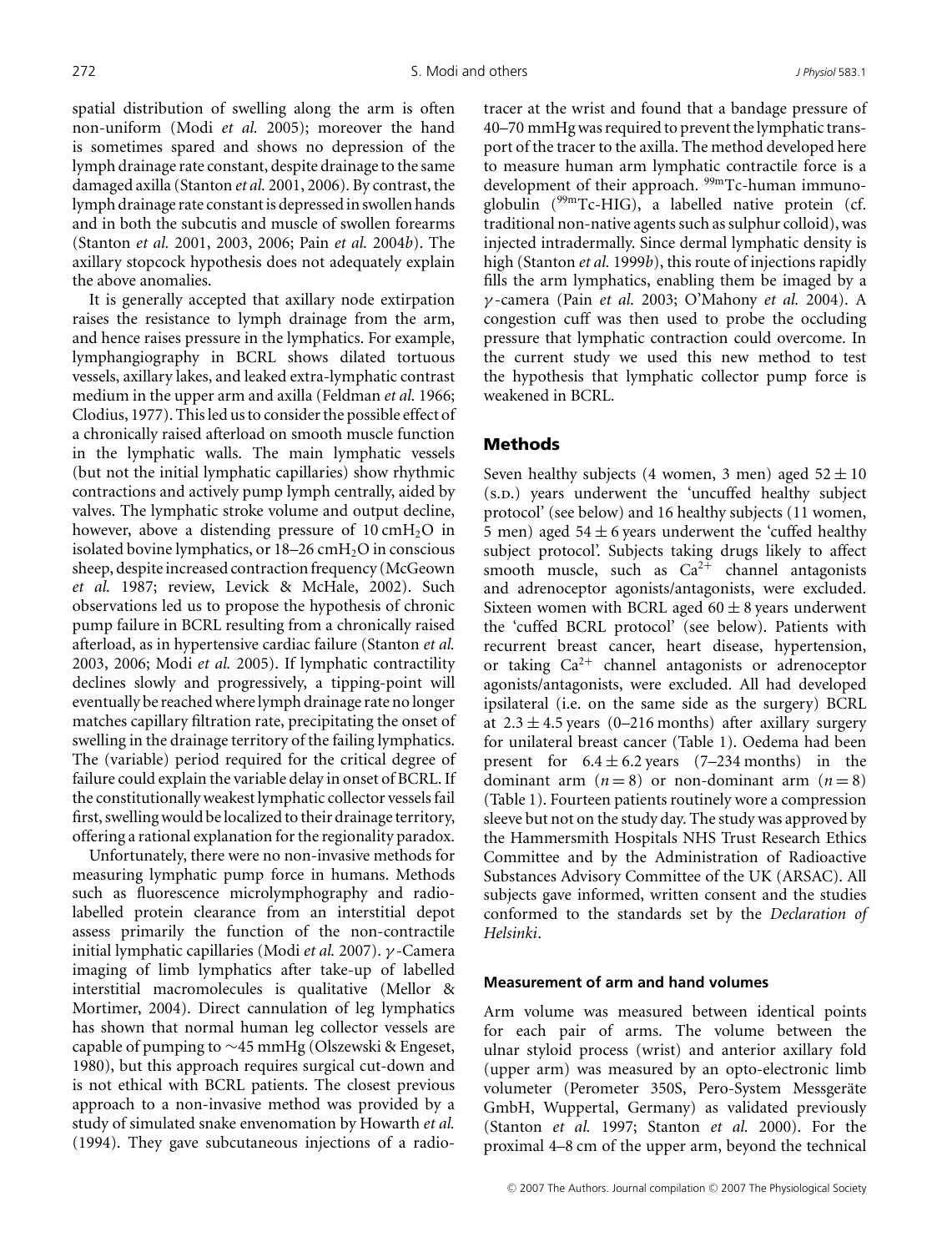| Patient<br>no. | Age<br>(yrs) | Ipsilateral<br>arm | Hand<br>swelling | Operation* | Lymph node<br>status† | Chemo-<br>therapy | Radio-<br>therapy | Hormonal<br>treatment | <b>BLKL</b>        |                      |             |
|----------------|--------------|--------------------|------------------|------------|-----------------------|-------------------|-------------------|-----------------------|--------------------|----------------------|-------------|
|                |              |                    |                  |            |                       |                   |                   |                       | Delay‡<br>(months) | Duration<br>(months) | %#          |
| 1              | 53           | R                  | Y                | <b>WLE</b> | 0/5                   | N                 | Y                 | Y                     | 18                 | 71                   | 32.0 (41.7) |
| 2              | 51           | R                  | Υ                | <b>WLE</b> | 0/14                  | Y                 | Y                 | Y                     | 60                 | 72                   | 14.8 (28.8) |
| 3              | 62           | R                  | Y                | Mast       | 18/42                 | Y                 | Y                 | N                     | 12                 | 44                   | 27.4 (37.2) |
| 4              | 63           |                    | Υ                | <b>WLE</b> | 0/6                   | N                 | Y                 | Y                     | 6                  | 20                   | 16.7 (11.3) |
| 5              | 77           |                    | N                | <b>WLE</b> | 0/19                  | N                 | Y                 | Y                     | 0                  | 204                  | 38.5 (13.6) |
| 6              | 56           | R                  | Υ                | Mast       | 2/5                   | Y                 | Y                 | N                     | $\mathbf{0}$       | 152                  | 38.3 (66.4) |
| 7              | 66           | R                  | N                | Mast       | 0/24                  | N                 | N                 | Y                     | 45                 | 7                    | 12.1 (15.9) |
| 8              | 58           | R                  | N                | Mast       | 0/28                  | N                 | N                 | Υ                     | 24                 | 54                   | 14.6 (17.2) |
| 9              | 61           |                    | N                | Mast       | 0/15                  | N                 | N                 | Y                     | $\mathbf{0}$       | 48                   | 12.1 (11.0) |
| 10             | 66           |                    | Υ                | <b>WLE</b> | 13/15                 | Y                 | Y                 | Y                     | 13                 | 14                   | 36.3 (43.9) |
| 11             | 50           |                    | Y                | Mast       | 0/10                  | N                 | Y                 | N                     | 216                | 15                   | 56.4 (68.0) |
| 12             | 60           |                    | Ν                | <b>WLE</b> | Unknown               | N                 | Y                 | Y                     | 0                  | 168                  | 22.3 (24.0) |
| 13             | 66           |                    | Y                | Mast       | 0/16                  | Y                 | Y                 | Υ                     | 36                 | 234                  | 36.8 (69.3) |
| 14             | 57           |                    | Y                | <b>WLE</b> | 0/16                  | N                 | Y                 | Y                     | 0                  | 25                   | 17.2 (21.1) |
| 15             | 49           | R                  | Ν                | <b>WLE</b> | Unknown               | N                 | Y                 | Y                     | 0                  | 212                  | 11.8 (18.0) |
| 16             | 67           |                    | Υ                | <b>WLE</b> | 0/26                  | N                 | Y                 | N                     | 12                 | 83                   | 35.3 (44.3) |

**Table 1. Details of patients, breast cancer treatment and breast cancer-related lymphoedema (BCRL)**

R, right; L, left; Y, yes; N, no; \*WLE, wide local excision; Mast, simple mastectomy. †Number of lymph nodes positive for tumour/number excised. ‡Interval between surgery and onset of BCRL. #Percentage increase in total arm volume relative to opposite side (% increase in forearm volume in parentheses). Post-operative complications: seroma (accumulation of lymph in the axilla) in patients 10 and 16; arm swelling (resolving in < 2 months) in patients 2, 5, 8 and 9; cording (axillary web syndrome, believed to be caused by lymphangitis; a tightness experienced in the axilla or down the arm upon abduction and external rotation; a fine cord can be seen or palpated or cause guttering on the overlying skin) in patients 2, 4, 6, 7, 8, 9, 12 and 14. Patient 10 was left-handed, all others were right-handed.

limit of the Perometer, circumferences were measured with a flexible tape-measure at 4 cm intervals and volume calculated by the truncated cone formula: volume (ml) =  $\Sigma(X^2 + Y^2 + XY)/3\pi$ , where *X* is the first circumference measurement and *Y* is the circumference 4 cm proximally. Hand volume was measured by water displacement (mean of 3; Stanton *et al.* 2000).

# **Comparison of brachial artery blood pressure measurement using a Riva-Rocci cuff on swollen and non-swollen side**

Brachial artery blood pressure (BP) was measured by auscultation in each arm using a mercury sphygmomanometer and Riva-Rocci congestion cuff. The comparison tested an inherent assumption of the lymphatic congestion method, namely that the transmission of the occluding pressure from the cuff to the deep tissues was not impaired in the BCRL arms. The cuff size was tailored to the size of the upper arm. The dimensions of each cuff and its air bladder are shown in relation to the mid upper arm circumference in Table 2. Mean blood pressure in each arm was calculated as diastolic pressure  $+\frac{1}{3}$  pulse pressure. In all subjects the diastolic blood pressure was  $\geq 60$  mmHg, the maximum cuff pressure used in lymphatic arrest studies.

|  | Table 2. Tailoring of cuff dimensions to arm size |  |
|--|---------------------------------------------------|--|
|  |                                                   |  |

|               |              |       |        | Air bladder Air bladder | Range of upper |
|---------------|--------------|-------|--------|-------------------------|----------------|
|               | Length       | Width | length | width                   | arm circumfs   |
| Cuff          | $\pmb{(cm)}$ | (cm)  | (cm)   | (cm)                    | (cm)           |
| Std           | 46.3         | 14.3  | 22.2   | 11.3                    | $27.4 - 29.7$  |
| 1             | 53.0         | 14.3  | 29.5   | 13.0                    | $29.7 - 38.2$  |
| $\mathcal{L}$ | 57.3         | 14.3  | 36.5   | 13.0                    | 38.9-41.2      |
| з             | 61.5         | 14.3  | 40.0   | 13.0                    | > 41.2         |

Size of standard adult size (Std) and custom-made pressure cuffs (1–3) and size of corresponding air bladders were adjusted according to the ipsilateral mid upper arm circumference, in accordance with clinical practice, to prevent the attenuation of pressure transmission in large limbs.

### **Gamma-Camera imaging of arm**

The subject was supine for imaging of the arm. The two heads of a double-headed γ -camera (E.CAM 180 double-headed, rectangular field of view camera with low-energy, high-resolution collimator; Siemens, PA, USA) were positioned  $31 \pm 3$  cm apart to provide anterior and posterior images of radiolabel-filled arm lymphatic (Fig. 1). The image included all the axillary and supraclavicular nodes, the upper arm lymphatics, and as much of the forearm as possible. The arm contour was traced onto the detector surface using a cobalt-57 pen

B<sub>CRL</sub>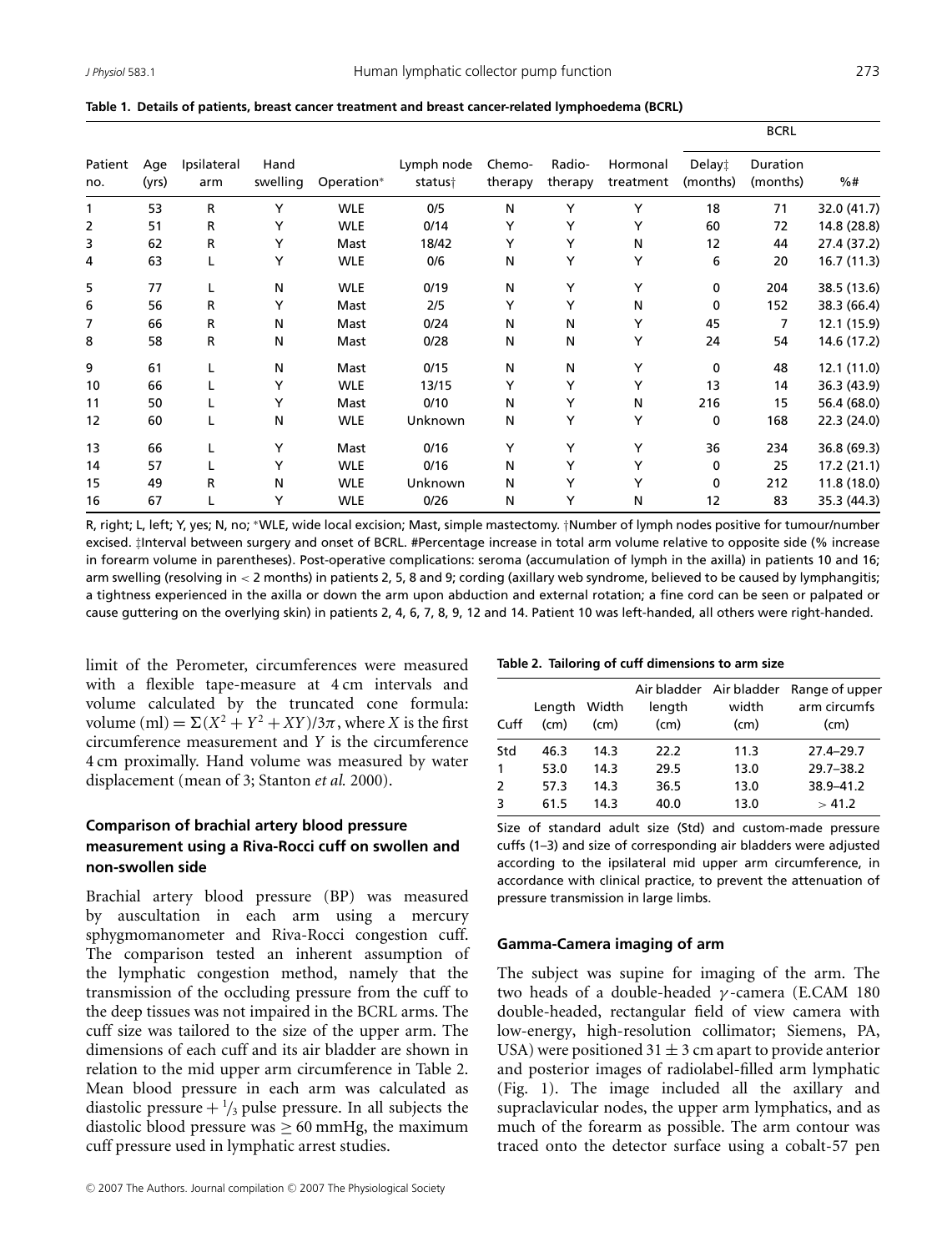and recorded, to ensure that the unfilled axilla and arm were in the field of view. Background radioactivity was recorded by a 3 min acquisition prior to tracer injection. Room temperature was  $23.2 \pm 0.7$ °C.

# **Radiolabelled macromolecular marker for lymph and dose of radiation**

A radiolabelled polyclonal human immunoglobulin, technetium-99m-labelled human IgG (<sup>99m</sup>Tc-HIG) (TechneScan HIG, Mallinckrodt Medical B.V., Petten, The Netherlands) was prepared by Mallinckrodt Pharmacy Services (University College Hospital, London). Radiochemical purity (percentage bound label) was assayed by the radiopharmacy laboratory using gel chromatography (Sephadex  $PD_{10}$ , exclusion molecular mass  $> 5000$  Da) and the purity of the injected product was ≥ 95% bound 99mTc. This radiopharmaceutical is readily taken up into the lymphatic system following dermal injection (O'Mahony *et al.* 2004). The administered activity (∼10 MBq 99mTc, see Protocol) gave an effective dose of 0.15 mSv.

## **Uncuffed protocol, healthy subjects**

Measurements of the lymphatic transit time from hand to axilla  $(t<sub>transit</sub>)$  in the absence of external lymphatic compression were used to plan the duration of occlusion in cuffed studies. Either arm was studied. With the subject supine, the tracer was injected intradermally between the 2nd and 3rd metacarpophalangeal joints of the clenched fist, because this route produces the best images of the arm lymphatic (O'Mahony *et al.* 2004). Fifty microlitres of  $\frac{99 \text{ m}}{\text{c}}$ -HIG (25  $\mu$ g HIG, activity 9  $\pm$  3 MBq) was injected slowly ( $\sim$ 1 min) through a steel 36 gauge needle (external diameter 0.2 mm; Unimed S.A., Lausanne, Switzerland) inserted horizontally facing the wrist. The intradermal location was confirmed by resistance to injection (cf. subcutis), blanching and a visible raised bleb. A dynamic image sequence of 40 frames over the arm and axilla was then acquired over 2 h (3 min per frame), followed by a 3 min static acquisition over the hand to determine how much radioactivity remained in the injection depot. The dominant arm was studied in five subjects and the non-dominant arm in two subjects. Blood samples were taken from the opposite arm (see below). When imaging was complete, the subject stood up, walked to the waiting area and sat until blood sampling was complete.

# **Analysis of labelled lymph transit in uncuffed protocol**

Three regions of interest (ROI) were examined on each arm image, namely the regions distal to (ROI 1), beneath (ROI 2), and proximal to (ROI 3) the cuff location used in cuffed protocols. ROI 3 corresponded to the axillary region. After correction for background activity and radioactive decay, the counts per min (CPM) of each ROI were plotted against time. The time at which the counts in the proximal, axillary ROI rose above background was defined as the lymphatic transit time, *t*transit. Lymph velocity in uncuffed studies was measured between the depot and ROI 3 (axilla) and calculated as the distance divided by



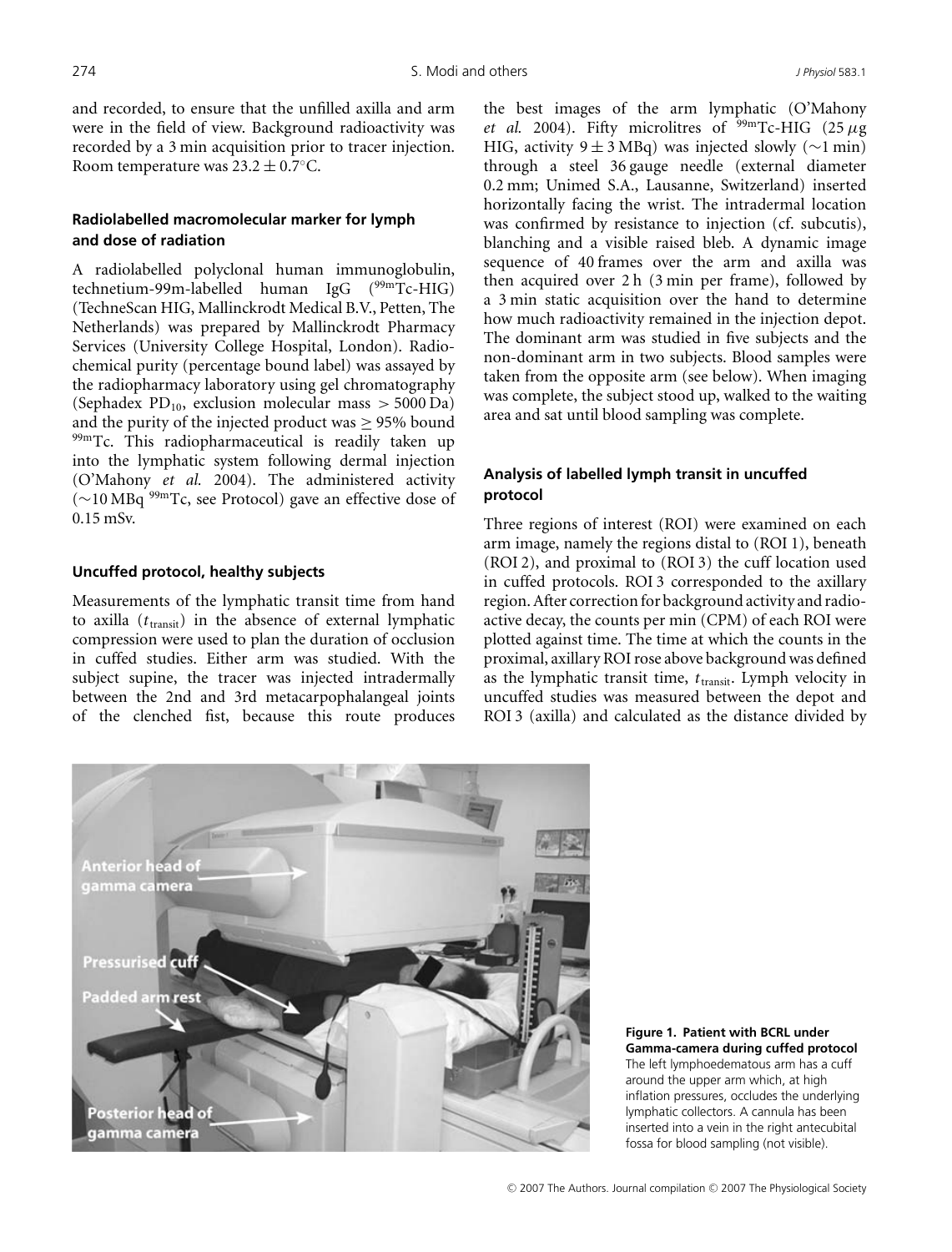the time taken for counts to reach ROI 3. The amount of 99mTc-HIG in the initial depot was calculated from the difference between injection syringe activity in CPM before and after the injection, corrected for decay. Using this value, the CPM in each ROI could be normalized as a fraction of the injected CPM.

## **Cuffed protocol, healthy subjects**

The pressure generated by the contractile activity of occluded lymphatic collectors,  $P_{\text{pump}}$ , was measured in 14 dominant and 2 non-dominant normal arms. In three of the subjects the individual  $t_{\text{transit}}$  values were known from the previous uncuffed protocol and these earlier values were compared with  $t_{\text{transit}}$  obtained in the presence of the cuff to establish that the cuff pressure of 60 mmHg effectively occluded lymph flow. A standard, adult size sphygmomanometer cuff (Accoson, London, UK) was wrapped around the upper arm with the bladder anteromedially, and connected to a standard Accoson mercury sphygmomanometer. This was inflated by hand and maintained at 60 mmHg from 2 min before intradermal 99mTc-HIG injection in the hand (see above). The initial occluding cuff pressure,  $P_{\text{cuff}}$ , was less than diastolic arterial pressure, did not cause any paraesthesia or numbness and was well tolerated. At 30 min after  $^{99m}$ Tc-HIG injection, i.e. at a time  $\gg t$ <sub>transit</sub>, the cuff pressure was reduced by 10 mmHg to 50 mmHg for 15 min. Thereafter  $P_{\text{cuff}}$  was reduced in 10 mmHg steps at 15 min intervals. The cuff was disconnected when 0 mmHg was reached (105 min) and removed altogether at ∼130 min. The arm lymphatic imaging protocol and blood sampling protocol (see below) were as for the uncuffed protocol. The value of  $P_{\text{cuff}}$  at which <sup>99m</sup>Tc-HIG first passed under the cuff was taken as the measure of  $P_{\text{pump}}$ . When imaging was complete, the subject stood up and then sat in the waiting area.

#### **Cuffed protocol, BCRL patients**

The above protocol was carried out on the 16 patients with BCRL described in Table 1. The cuff size was tailored to the size of the upper arm (Table 2).

## **Analysis of cuffed protocol images; criteria for** *P***pump**

The progressive accumulation of  $99mTc-HIG$  at the distal border of the cuff and absence of activity under the cuff at times greater than  $t_{\text{transit}}$  demonstrated that the cuff effectively prevented lymph flow from forearm to axilla. The highest cuff pressure at which <sup>99m</sup>Tc-HIG passed under the cuff into the proximal, axillary region (ROI 3) was taken to equal the highest lymph pressure generated by obstructed, contracting arm lymphatics,  $P_{\text{pump}}$ . Sub-cuff transmission was assessed by inspection initially (Figs 2*A*

and 3*A*) and confirmed by quantitative analysis of CPM in the three ROIs (Figs 2*B* and 3*B*).

Lymph velocity in cuffed studies was measured between the depot and cuff distal border and calculated as the distance divided by the time taken for counts to reach the cuff.

#### **Arrival of radiolabel in blood pool**

Interstitial macromolecules such as <sup>99m</sup>Tc-HIG are cleared principally by the lymphatic system. Therefore, after an initial time lag caused by the lymphatic transit time, the rate of accumulation in blood, *J*<sub>tracer</sub>, should in principle be a quantitative measure of lymphatic volume pumping in the uncuffed arm (Pain *et al.* 2002, 2003, 2004*a*,*b*). To assess the time lag and *J<sub>tracer</sub>*, antecubital venous blood was sampled from the opposite, non-injected arm during the uncuffed and cuffed protocols. Three baseline 1.5 ml samples were collected in EDTA tubes before the radiolabel injection, then sampling was continued at 2 min after injection and every 5 min for 1 h, followed by every 10 min to 2 h. Two final blood samples were taken at  $2^{1}/_{2}$  h and 3 h post-injection, after the subject had moved around and sat in the waiting room. One millilitre of whole blood was pipetted into glass counting tubes and counted for 5 min per sample in an automated γ -counter (PerkinElmer Wallac Wizard 1480; Ametek, Wokingham, UK). To determine the amount of radioactivity in the total blood pool, the activity per millilitre was multiplied by total blood volume, which was estimated by a nomogram based on age, sex and weight. Blood pool activity (Bq) was normalized as a percentage of initial depot activity (Bq). The latter was calculated from the difference between injection syringe activity (Bq) before and after the <sup>99m</sup>Tc-HIG injection, corrected for decay. *J*<sub>tracer</sub> was calculated by linear regression analysis of the mass *versus* time plot for each individual.

## **Assessment of free 99mTc in blood**

The unexpectedly early appearance of radiolabel in blood (see Results) raised concerns over the stability of  $99m$ Tc binding to HIG *in vivo*. To assess free label in the blood samples, protein-bound radioactivity was precipitated out using trichloroacetic acid (TCA) (Andrews & Milne, 1977). Two millilitre blood samples taken 2 min, 90 min and 180 min after depot injection were centrifuged (5 min,  $1000 g$ ) and 1 ml plasma transferred to fresh glass tubes containing 1.5 ml 5% TCA. After re-centrifugation (5 min,  $1000 g$ ) the supernatant was transferred to a counting tube. A further 2.5 ml 5% TCA was added to the pellet and mixed well to resuspend it. This was re-centrifuged and the supernatant transferred to a second counting tube. The pellet was dissolved in 2.5 ml of 2 M sodium hydroxide and transferred to a third counting tube. The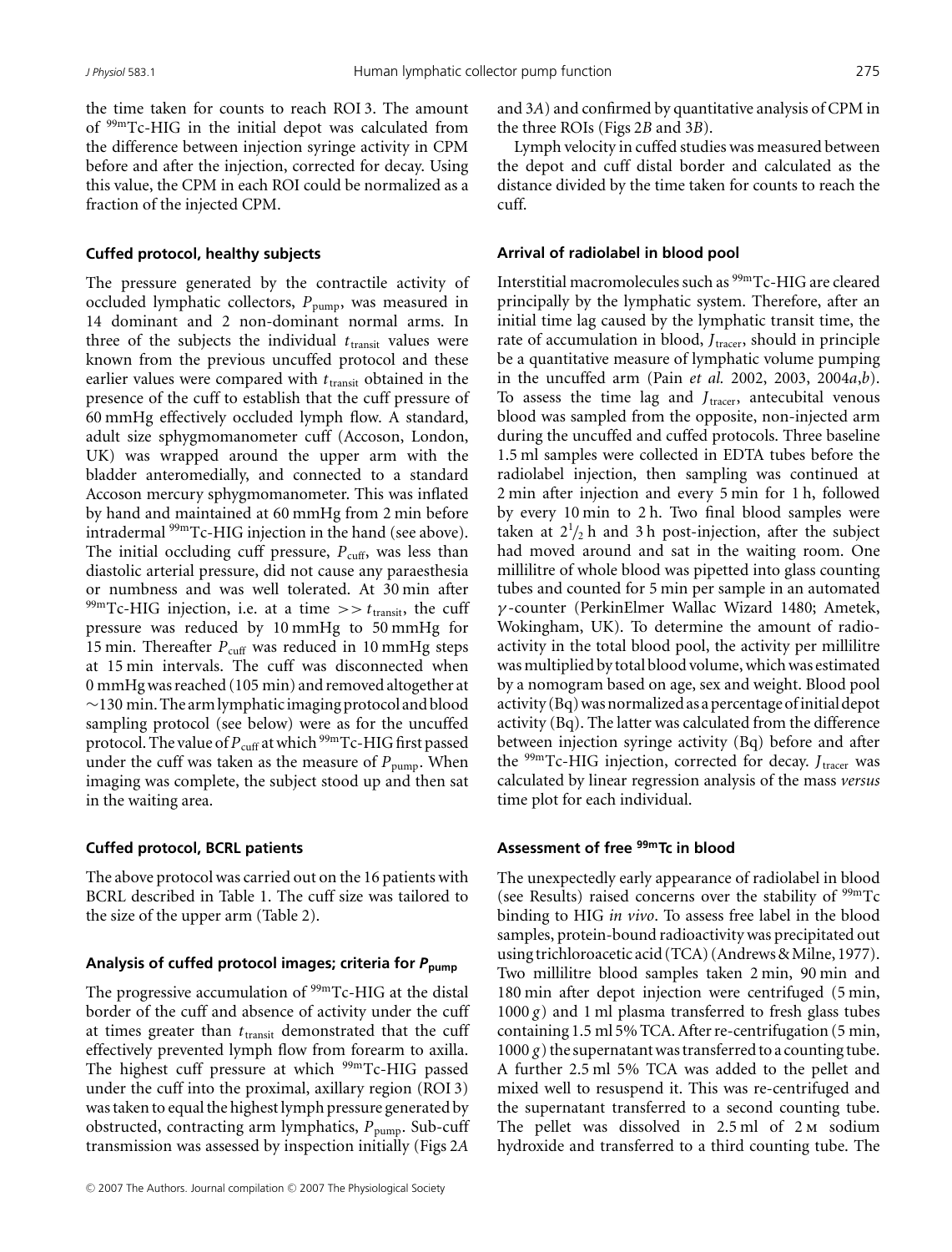tubes were counted in a  $\gamma$  well counter set for <sup>99m</sup>Tc. The counts in all three tubes were corrected for dead time, decay and background radioactivity. Counts from the three tubes were added and counts in the pellet tube (bound counts) expressed as a percentage of the total counts.

## **Statistical analysis**

Results are presented as the mean  $\pm$  standard deviation (s.p.) unless stated otherwise, followed by the range in brackets where appropriate. Student's paired, unpaired and one-sample *t* tests were used to compare differences between groups. Regression, correlation (*r*) and one-way analysis of variance were as implemented in GraphPad Prism (GraphPad Software, CA, USA). Differences were considered significant if  $P \leq 0.05$ .

#### Results

#### **Magnitude of the lymphoedema**

The swollen arm volume in BCRL patients averaged  $3165 \pm 991$  ml, which was  $26.4 \pm 13.2\%$  (11.8–56.4%) bigger than the contralateral arm  $(2464 \pm 677 \text{ ml})$ ;  $P < 0.0001$ ,  $n = 16$ , Student's paired *t* test), and likewise bigger than the arms of the healthy subjects (dominant arm 1927  $\pm$  527 ml, non-dominant arm 1902  $\pm$  564 ml; dominant *versus* non-dominant,  $P = 0.11$ ,  $n = 23$ , Student's paired *t* test). In 9 of the 16 BCRL patients the hand was clinically swollen. Hand volume for all patients ( $n = 16$ ) averaged  $360 \pm 61$  ml ipsilaterally and  $327 \pm 52$  ml contralaterally. For the nine patients with clinically swollen hands, the swollen hand volume,  $348 \pm 66$  ml exceeded the non-swollen hand volume,



**Figure 2. Gamma-Camera results from a normal left arm of a healthy volunteer during lymphatic congestion**

*A*, selected sequence from scan images (anterior view). Regions of interest (ROI) 1, 2 and 3 are shown on the left arm (right side of each image); ROI 2 corresponded to the position of the congestion cuff. At 60 mmHg cuff pressure ( $P_{\text{cuff}}$ ), <sup>99m</sup>Tc-HIG was retained distal to the cuff (30 min post-injection). When  $P_{\text{cuff}}$  was reduced to 50 mmHg, <sup>99m</sup>Tc-HIG began to travel under the cuff (36 min), reaching the proximal border of the cuff at 39 min and an axillary lymph node by 45 min. P<sub>pump</sub> was ∼50 mmHg. *B*, region of interest (ROI) analysis, same subject as in *A*. Counts per minute (CPM) were measured in the distal (continuous line), sub-cuff (long-dashed line), and proximal (axillary) (short-dashed line) ROIs in 40 sequential frames and plotted as percentage of administered counts. P<sub>cuff</sub> is marked for each time interval between the vertical lines. A rise in CPM above background in the proximal, axillary ROI at 39 min ( $P_{\text{cuff}} = 50$  mmHg) indicated  $P_{\text{pump}} \geq 50$  mmHg and < 60 mmHg.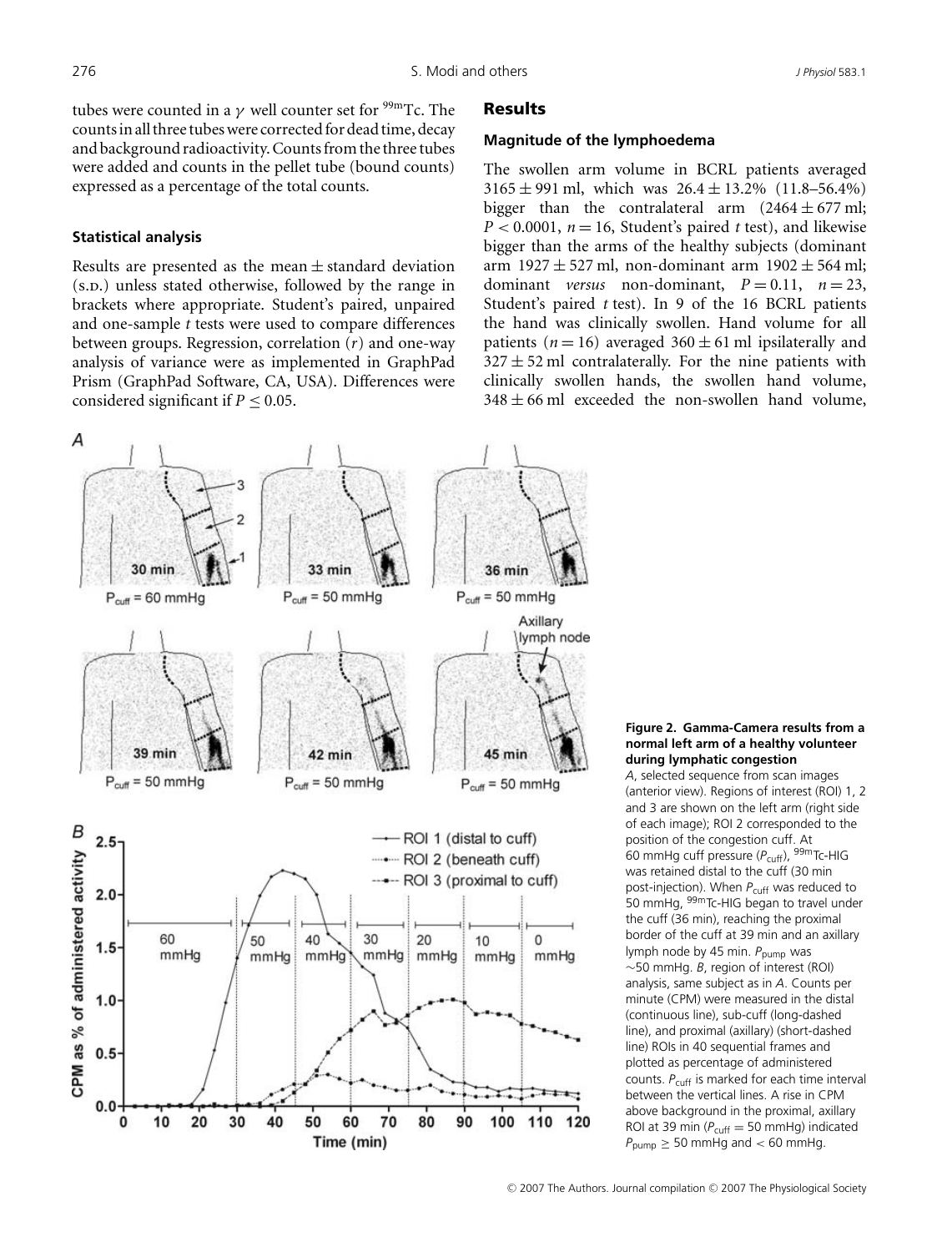$316 \pm 54$  ml, by  $10.9 \pm 10.9\%$   $(4.6-37.5\%)$   $(P=0.01)$ . For those without hand swelling, the ipsilateral and contralateral hand volumes were  $330 \pm 69$  ml and  $328 \pm 66$  ml, respectively ( $n = 7$ ).

# **Transmission of occluding cuff pressure to deep tissues in swollen** *versus* **non-swollen arm**

In BCRL patients the brachial artery blood pressure measured in the swollen arm,  $136 \pm 17/78 \pm 8$  mmHg (systolic/diastolic), was almost identical to that measured in the contralateral non-swollen arm,  $135 \pm 17/77 \pm 9$  mmHg (Fig. 4). The between-arm difference in mean blood pressure (contralateral minus

ipsilateral) was  $0.6 \pm 3.3$  mmHg ( $P = 0.40$ ,  $n = 16$ , Student's paired *t* test). The presence of swelling thus had no significant effect on the transmission of an occluding pressure from the cuff to the deep tissues. Brachial arterial pressure in the healthy subjects was  $126 \pm 23/76 \pm 11$  mmHg. All subjects participating in cuffed studies had a diastolic pressure of  $> 60$  mmHg, the highest cuff pressure in the protocol.

### **Lymph transit from hand to axilla in uncuffed studies**

The hand-to-axilla velocity of the lymph radiolabel averaged  $8.9 \pm 5.8$  cm min<sup>-1</sup> (*n* = 7) in normal, uncuffed subjects. The time interval between depot injection and



#### **Figure 3. Gamma-Camera results from a lymphoedematous right arm (patient 15, Table 1, and 18% forearm swelling) during lymphatic congestion**

*A*, selected sequence from scan images (anterior view). Regions of interest (ROI) 1, 2 and 3 are shown on the right arm (left side of each image); ROI 2 corresponded to the position of the congestion cuff. Dermal backflow was present at cuff pressures > 10 mmHg. When  $P_{\text{cuff}}$  was reduced from 20 mmHg to 10 mmHg (90 min post-injection), 99mTc-HIG began to creep under the distal cuff margin (lower dotted line), reaching the proximal border at 99 min and an axillary lymph node at 105 min  $(P_{\text{cuff}} = 0 \text{ mmHq})$ . *B*, region of interest (ROI) analysis, same BCRL patient as in *A*. Counts per minute (CPM) were measured in the distal (continuous line), sub-cuff (long-dashed line), and proximal (axillary) (short-dashed line) ROIs in 40 sequential frames and plotted as percentage of administered counts. P<sub>cuff</sub> is marked for each time interval between the vertical lines. A rise in counts above background in the proximal, axillary ROI (ROI 3) at 99 min (*P*cuff = 10 mmHg) indicated *P*pump  $\geq$  10 mmHg and < 20 mmHg. The early rise in counts in ROI 1 (distal to cuff) compared with the cuffed healthy subject in Fig. 2*B* is accounted for by dermal backflow in the lymphoedematous arm.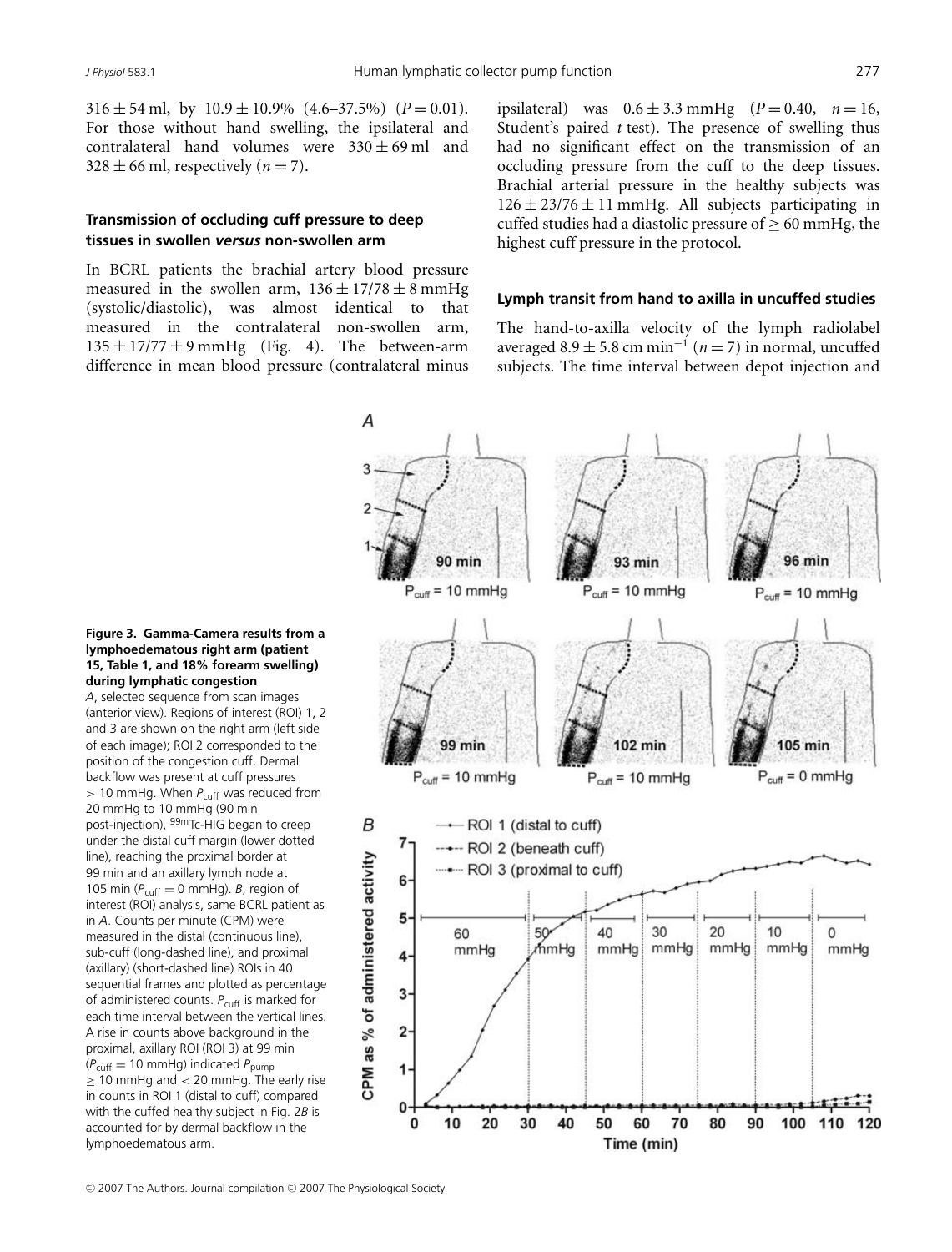**Table 3. Comparison of lymph transit times from hand to axilla (***t***transit) in the same three healthy subjects in the absence and presence of pressure occlusion**

| Subject | $t_{\sf transit}$<br>without cuff<br>(min) | $t_{\mathsf{transit}}$<br>with cuff<br>(min) | Increase in<br>$t_{\mathsf{transit}}$<br>with cuff<br>(-fold) | $P_{\text{pump}}$<br>(mmHq) |
|---------|--------------------------------------------|----------------------------------------------|---------------------------------------------------------------|-----------------------------|
| A       | 3                                          | 42                                           | 14.0                                                          | 50                          |
| B       | 6                                          | 63                                           | 10.5                                                          | 30                          |
| C       | 6                                          | 33                                           | 5.5                                                           | 50                          |
| Mean    | 5                                          | 46                                           | 10.0                                                          | 43                          |

The pressure cuff around the upper arm was initially at 60 mmHg for 30 min, then reduced in steps (see Cuffed protocol, Methods). Corresponding estimate of lymphatic pumping pressure,  $P_{\text{pump}}$ , also shown.

arrival of counts in the axillary ROI (ROI 3),  $t_{\text{transit}}$ , was  $9.6 \pm 7.2$  min (3–21 min). On the basis of these results the duration of the initial occluding cuff pressure  $(P_{\text{cuff}} = 60 \text{ mmHg})$  in the cuffed protocol was set to 30 min, i.e. longer than maximum  $t_{\text{transit}}$ . Thus the absence of axillary radiolabel after 30 min in cuffed studies was not simply due to the transport distance, but indicated obstructed lymph flow.

# **Lymph transit in cuffed studies; total obstruction of lymph drainage by highest cuff pressure**

The measurement of lymphatic pump force depended critically on the successful blockage of lymph flow at times



**Figure 4. Paired measurements of diastolic and systolic brachial arterial blood pressure in ipsilateral (swollen) and contralateral arms of BCRL patients**

Swollen arm arterial pressures,  $136 \pm 17/78 \pm 8$  mmHg (systolic/diastolic), were almost identical to contralateral, non-swollen arm, 135  $\pm$  17/77  $\pm$  9 mmHg. Swelling did not significantly impair pressure transmission from the occluding cuff to the deep tissues.

longer than  $t_{transit}$  (see Methods). To check this,  $t_{transit}$ was measured in both free-draining, uncuffed studies and obstructive, cuffed studies in the same three normal subjects (2 male, 1 female, Table 3). Under free draining conditions these subjects had a  $t_{\text{transit}}$  of  $5.0 \pm 1.7$  min. With the cuff at 60 mmHg, no radiolabel reached the axilla by 30 min. Instead, longitudinal tracks of 99mTc-HIG-filled lymphatics distal to the cuff became broader with time, especially at the distal border of the cuff, indicating the accumulation of dammed lymph at this point (Figs 2 and 3). Transit under the cuff only occurred at  $46 \pm 15$  min, after  $P_{\text{cnff}}$  had been reduced to 30–50 mmHg (Table 3).

# **Comparison of** *P***pump in normal** *versus* **lymphoedematous arms**

The measurement of  $P_{\text{pump}}$ , the lymphatic pumping pressure that overcame the occlusion cuff pressure, is illustrated in Fig. 2 for a normal subject with a high  $P_{\text{pump}}$ , 50 mmHg, and in Fig. 3 for the swollen arm of a BCRL patient (no. 15, Table 1) with a low  $P_{\text{pump}}$ , 10 mmHg. As the cuff pressure was reduced, a pressure was reached at which all normal subjects showed a clear, count-filled lymphatic vessel passing under the cuff. This pressure, *P*<sub>pump</sub>, averaged 39  $\pm$  14 mmHg (10–60 mmHg, *n* = 16) in healthy arms, with no significant difference between men  $(42 \pm 11 \text{ mmHg}, n = 5)$  and women  $(37 \pm 15 \text{ mmHg})$ ;  $P = 0.54$ ,  $n = 11$ , Student's unpaired *t* test).

As cuff pressure was reduced in lymphoedematous arms, lymphatic vessels filled under the cuff in eight cases; most showed extension of the dermal backflow pattern (see below) under the cuff.  $P_{\text{pump}}$  was significantly impaired in the swollen arms and averaged  $24 \pm 19$  mmHg (0–60 mmHg,  $n = 16$ ) ( $P = 0.014$ , Student's unpaired *t* test) (Fig. 5*A*). Moreover, there was a significant negative correlation between  $P_{\text{pump}}$ and the severity of ipsilateral forearm swelling; the weaker the pump, the more swollen was the forearm (Fig. 5*B*). The relation was described by the equation  $100 \times \Delta V/V = [-0.68 \pm 0.23]P_{\text{pump}} + [49.4 \pm 6.9]$ (mean  $\pm$  standard error of mean), where  $100 \times \Delta V/V$ is the percentage increase in forearm volume relative to the opposite forearm  $(100 \times$  difference between forearm volumes/contralateral forearm volume) and  $P_{\text{pump}}$  is in mmHg ( $r = -0.62$ ,  $P = 0.011$ ,  $n = 16$ ). There was no significant correlation between  $P_{\text{pump}}$  and duration of swelling, whole arm swelling, hand swelling, age or body mass index.

Both groups showed a wide spread of pump values, with coefficients of variation of 35.1% and 78.2% for normal and lymphoedematous arms, respectively. In normal subjects, however, all but two  $(88%)$  had  $P_{\text{pump}}$  values of 30 mmHg or more and none was zero; whereas in lymphoedematous arms 50% had a  $P_{\text{pump}}$  of less than 30 mmHg and four had a *P*pump of 0 mmHg (patients 1, 6,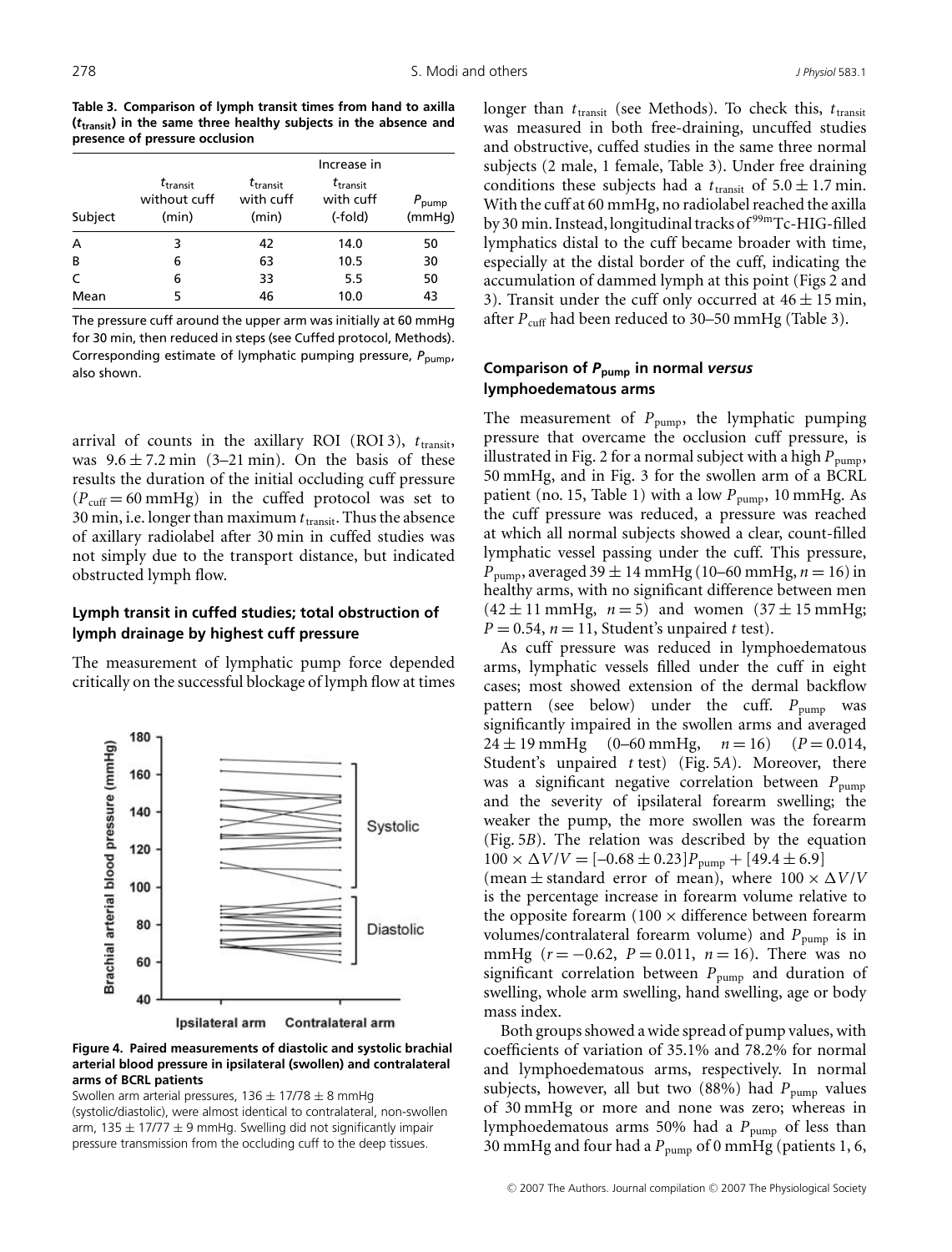13 and 16, Table 1). Of the latter, counts reached the axilla at 108 min in one case (6), reached the cuff but not axilla by 120 min in two cases (1, 16), and did not even reach the cuff in the fourth case (13). If the latter case is removed from the analysis, the depression of  $P_{\text{pump}}$  in BCRL remains significant ( $P = 0.026$ ,  $n = 15$  and 16, Student's unpaired *t* test). As might be expected from the above results, the residual depot counts after 120 min tended to be lower in the normal subjects  $(47 \pm 17\%)$ ,  $n = 16$ ) than in BCRL patients  $(52 \pm 15\%, n = 16)$ , though the difference was not statistically significant  $(P = 0.35,$  Student's unpaired *t* test).

*P*pump in dominant (mainly right) BCRL arms  $(22.5 \pm 18.3 \text{ mmHg})$  did not differ from  $P_{\text{pump}}$  in nondominant (mainly left) BCRL arms  $(25.0 \pm 20.0 \text{ mmHg})$ ;  $P = 0.80$ ,  $n = 8$  and 8, Student's unpaired *t* test).

## **Comparison of lymph velocities in uncuffed, cuffed normal and cuffed lymphoedematous arms**

As noted earlier the average lymph tracer velocity in uncuffed normal arms was 8.9 ± 5.8 cm min<sup>−</sup><sup>1</sup> (*n* = 7). In the cuffed normal arms during the period at 60 mmHg, the initial tracer velocity from hand to distal cuff border was not significantly different,  $7.6 \pm 10.5$  cm min<sup>-1</sup> ( $P = 0.34$ ,  $n = 16$ , unpaired *t* test). The corresponding initial velocity in the swollen arms was reduced to  $3.2 \pm 8.9$  cm min<sup>-1</sup> or 42% of the normal cuffed arm value  $(P = 0.004$ ,  $n = 16$ , Student's unpaired *t* test). Lymphoedema was thus associated with reduced lymph velocity as well as reduced pump force.

#### **Dermal backflow in lymphoedematous arms**

In a normal arm the radiolabelled macromolecules delineate a small number of discrete, linear lymphatic pathways, whereas in many forms of lymphoedema there is often a diffuse filling of a network of fine dermal lymphatics, indicating a diversion or re-routing of the lymph from obstructed/failing main lymphatics (Stanton *et al.* 2001). This phenomenon, called 'dermal backflow', was evident in 15 of the 16 BCRL patients, including the patient of Fig. 3. A collector lymphatic vessel passing under the pressure cuff was clearly imaged in eight patients in addition to the dermal backflow distal to the cuff. Clearly imaged sub-cuff vessels were not unique to those with the least swelling or highest  $P_{\text{pump}}$ .

# **Biphasic rate of radiolabel accumulation in blood of uncuffed and cuffed healthy subjects**

Blood was sampled from 6 of 7 uncuffed subjects and 13 of 16 cuffed normal subjects, in the belief that the sudden arrival of counts in the blood pool would provide a second, independent marker of sub-cuff lymph transmission and lymph flow. The results proved more complex, however, as follows.

Irrespective of cuffing, the blood counts slightly exceeded the background level from the first blood sample onwards, i.e. from 2 min post-injection, and were statistically significantly increased by 9 min (uncuffed,  $P = 0.02$ ,  $n = 6$ , one sample *t* test) to 13 min (cuffed,



**Figure 5.** *P***pump in normal arms and lymphoedematous arms** *A*, distribution, with mean and standard error bars. *P*<sub>pump</sub> in lymphoedematous arms was significantly lower than in normal subjects. *B*, relation between percentage increase in swollen forearm volume and *P*<sub>pump</sub>. Regression line with 95% confidence intervals shown.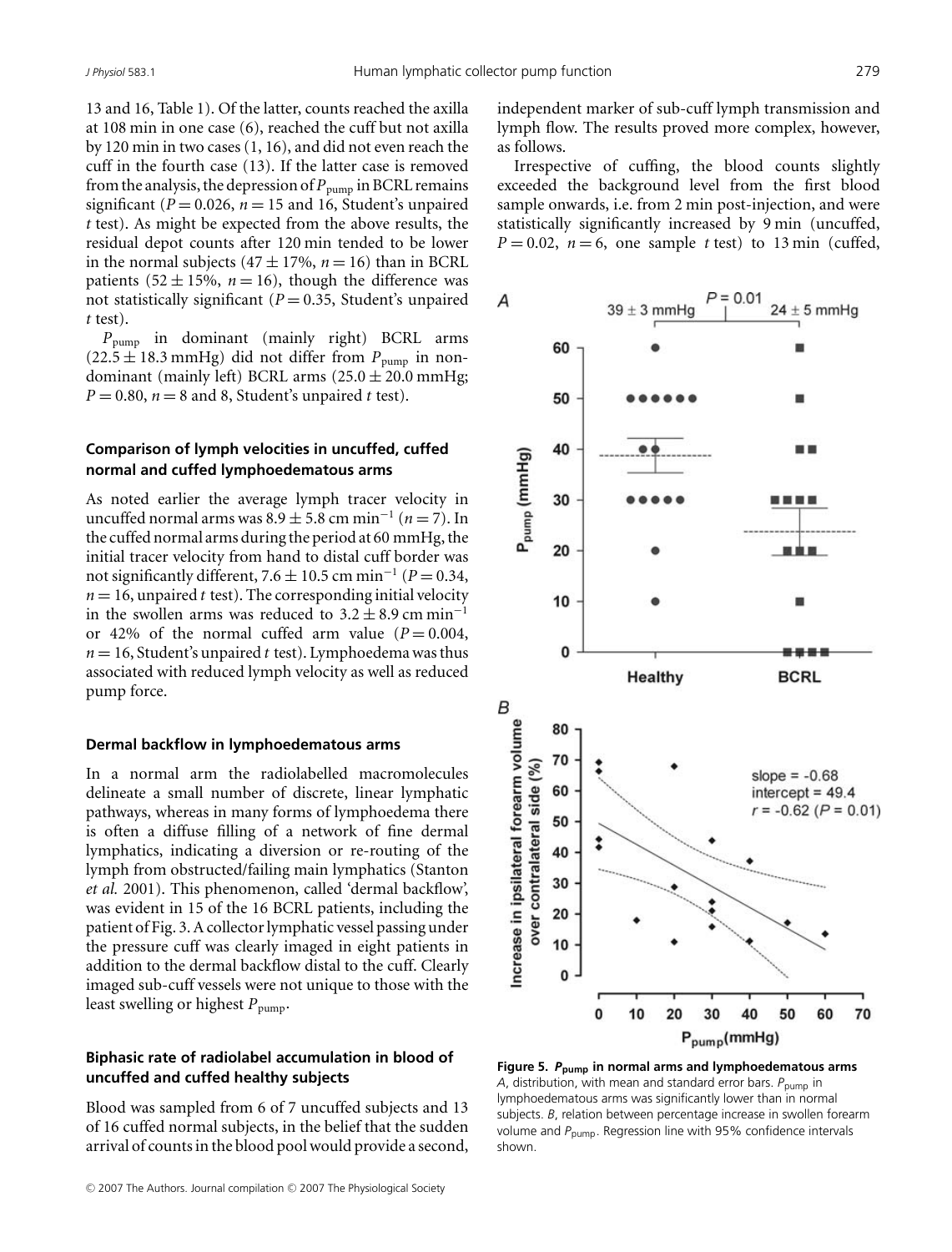$P = 0.04$ ,  $n = 13$ ) (Fig. 6). There was thus a very early, albeit very small  $(< 1\%)$ , entry of radiolabel into the blood of normal cuffed subjects long before any detectable tracer passed under the cuff  $(> 30 \text{ min})$ . This raised the issue of direct diffusion of free label into dermal blood capillaries (see below).

The blood level increased biphasically, but with different timings in uncuffed and cuffed subjects. In the first, slow phase (2–120 min uncuffed, 2–60 min cuffed) the vascular accumulation rate  $J<sub>tracer</sub>$  was low. Even in the uncuffed group it was only  $0.016 \pm 0.008$  %AD min<sup>-1</sup>, where %AD is the percentage of the administered depot dose (mean of regression slopes).  $J_{\text{tracer}}$  in the cuffed group at 2–60 min was not significantly different,  $0.011 \pm 0.001$  %AD min<sup>-1</sup>  $(P = 0.29, n = 6$  and 13, Student's unpaired *t* test).

The start of the second, more rapid phase coincided, in the case of uncuffed subjects, with the subject standing up and walking to the waiting area to sit at ∼130 min. At this point there was a sharp rise in *J*tracer to  $0.099 \pm 0.042$  %AD min<sup>-1</sup> at 120–180 min. At the start of this phase 2.15  $\pm$  0.92 % of the depot dose was in the blood pool and by 180 min this had increased to 8.75  $\pm$  3.50 %.

Surprisingly, the second, rapid phase began earlier in cuffed than uncuffed subjects, at ∼77 min, and occurred soon after the radiolabel had passed under the cuff, while the subject was still supine and stationary. The time at which tracer passed under the cuff ( $t_{\text{cuff}}$ , 55.7  $\pm$  20.3 min for all 16 subjects;  $52.8 \pm 17.3$  min for 13 subjects with blood samples) always preceded the time at which blood activity began to increase steeply ( $t_{\text{blood}}$ , 76.7  $\pm$  14.9 min,  $n = 13$ ) (Fig. 6). Moreover, the two values correlated significantly  $(r=0.66, P=0.014)$ . The mean of the differences,  $22.2 \pm 12.9$  min ( $n = 13$ ), provided a measure of the transit time from the cuff to the lymphovenous junction in the neck plus circulation time, with an uncertainty of 5–10 min arising from the blood sampling frequency. *J*tracer increased ∼9-fold after the transit interval, to  $0.095 \pm 0.022$ %AD min<sup>-1</sup> at 70–120 min and  $0.098 \pm 0.027$ %AD min<sup>-1</sup> at > 120 min, the free movement period ( $n = 13$ ). Movement at  $> 120$  min did not increase *J*<sub>tracer</sub> further in these subjects, even though the cuff was removed. By 180 min  $12.3 \pm 3.6$  %AD was in the blood pool, an amount not significantly different from that in uncuffed subjects  $(P = 0.48,$  Student's unpaired *t* test).

# **Biphasic accumulation of radiolabel in blood of lymphoedema patients**

The blood accumulation curve was again biphasic in BCRL patients. During the early, slow phase (2–60 min), the radiolabel reached statistically significant levels very early (11 min), long before the lymph transit time  $(P < 0.001$ ,  $n = 15$ , one sample *t* test), as in the normal subjects (Fig. 6). *J*<sub>tracer</sub> at 2–60 min,  $0.016 \pm 0.0004$  %AD min<sup>-1</sup>, was not significantly different from that of normal, cuffed subjects ( $P = 0.54$ , Student's unpaired *t* test).

The onset of the second, more rapid phase was very variable in BCRL patients. At 60–120 min *J*tracer  $(0.025 \pm 0.002 \, \%AD \, min^{-1})$  was less steep than in normal

**Figure 6. Blood radiolabel content** *versus* **time in uncuffed (continuous line) and cuffed (long-dashed line) normal subjects and cuffed BCRL patients (short-dashed line)**

Values are means  $\pm$  standard error of the mean (error bars for uncuffed subjects omitted for clarity). Subjects supine and stationary to 120 min post-injection, and then ambulant to 180 min. P<sub>cuff</sub> is marked for each time interval between the vertical lines (not applicable to uncuffed subjects).  $t_{\text{cuff}}$ , the average time at which tracer passed under the cuff, is indicated for each of the cuffed groups.

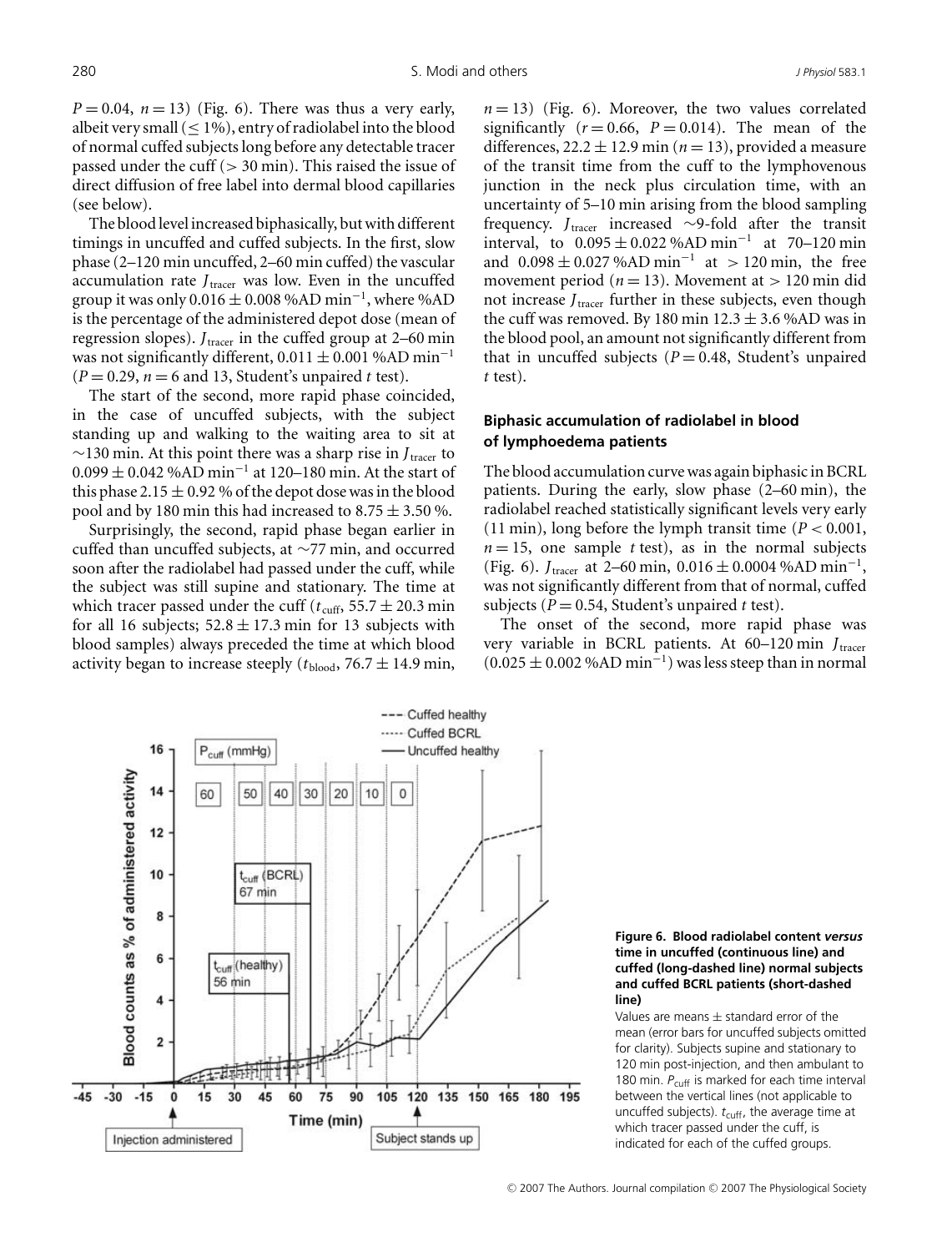cuffed subjects (0.095  $\pm$  0.022 %AD min<sup>-1</sup>), as might be expected from the impairment of lymph transmission under the congesting cuff in BCRL ( $P = 0.03$ , Student's unpaired *t* test). In the 12 patients where tracer eventually passed under the cuff and blood was sampled,  $t_{\text{cuff}}$ was  $66.7 \pm 25.6$  min but this was followed by a sharp increase in *J<sub>tracer</sub>* (second phase) in only 5/12 cases  $(t_{\text{cuff}} = 63.6 \pm 34.1 \text{ min}, t_{\text{blood}} = 73.0 \pm 14.6 \text{ min}, n = 5).$ The time lag in these patients was not significantly different from controls ( $P = 0.13$ , Student's unpaired t test), despite the axillary surgery. The sharp increase in *J*<sub>tracer</sub> was not specific to those with dermal backflow as opposed to clearly delineated sub-cuff vessels.

As with uncuffed, normal subjects, the biggest increase in  $J_{\text{tracer}}$  (> 2-fold) occurred after 120 min, the cuff now removed and the patient having stood up to go and sit in the waiting area. In the 12 BCRL subjects where <sup>99m</sup>Tc-HIG reached the axilla, *J<sub>tracer</sub>* increased to  $0.076 \pm 0.024$  %AD min<sup>-1</sup> at 120–180 min, compared with  $0.033 \pm 0.007$ %AD min<sup>-1</sup> during the stationary  $2-120$  min period ( $P = 0.04$ , two-way ANOVA). The blood counts reached  $8.0 \pm 2.9$  %AD at 180 min – numerically less than in cuffed healthy subjects but not significantly so  $(P = 0.22)$ , and no less than in normal uncuffed subjects.

# **Low molecular weight radiolabel** *versus* **protein-bound radiolabel in blood**

In three BCRL patients the 99mTc-HIG failed to reach the axilla by 120 min (see earlier) yet  $5.7 \pm 4.6\%$  (1.1–6.9%) of the depot radioactivity had accumulated in the blood pool. This reinforces the implication of the early, slow phase of *J*<sub>tracer</sub>, namely that some radiolabel must enter the blood via a peripheral route, whether as intact <sup>99m</sup>Tc-HIG or as proteolysis fragments or as dissociated free 99mTc. The non-protein-bound fraction of radiolabel in the blood was therefore assessed by TCA precipitation (see Methods) in blood samples taken from six healthy subjects at 2, 91 and 184 min post-injection (BCRL blood not studied). All samples, and especially the first, showed a high percentage of 'free' (i.e. non-precipitated) 99mTc, namely 46–26 %. At 2 min post-injection, the protein-bound radioactivity was  $54 \pm 16$  % (41–85 %), at 91 min 59  $\pm$  13 % (51–76 %) and at 184 min 74  $\pm$  13 % (64–89 %). The percentage of low molecular weight radiolabel in the blood therefore decreased with time ( $P = 0.04$ , one-way analysis of variance), in keeping with the diffusion of small solutes across capillaries and renal clearance. The total amount of free label in blood (as a percentage of the amount of free label injected in the original depot) was only 1.2 % at 2 min, 18.7 % at 91 min, and 33.1 % at 184 min. The values take no account, however, of any free label that has diffused into the interstitial compartment.

#### **Discussion**

Using a new, essentially non-invasive technique to quantify lymphatic collector pump force in human arms, the principal findings were that the hand-to-axilla lymph transit time is normally ∼10 min; that a congesting cuff at 60 mmHg for 30 min arrests the lymph flow; that healthy arm lymphatics can pump hard enough to generate a pressure of ∼39 mmHg; that lymphatics in the lymphoedematous arm show a fall in pumping force that is proportional to the severity of the swelling; and that blood radiolabel counts are an unsatisfactory index of lymphatic function following intradermal <sup>99m</sup>Tc-HIG injection in this particular experimental context. Overall the results supported the hypothesis of lymphatic pump failure in BCRL.

## **Assessment of new lymphatic congestion method; comparison with previous work**

There are no previous, quantitative lymphoedema results for comparison, and just two results for normal human limbs. In obstructed human leg lymphatic collectors the lymph systolic pressure climbs to 37 mmHg, though with a wide range (2–55 mmHg) (Olszewski & Engeset, 1980). In the normal human arm a bandage pressure of 40–70 mmHg is required to prevent lymph flow from the wrist to the axilla (Howarth *et al.* 1994). The present results for normal arms (mean  $P_{\text{pump}}$  39 mmHg, range 10–60 mmHg) are thus similar to the limited, existing data. The wide range of values is notable in both the present and previous work. In particular,  $2/16$  normal arms had a  $P_{\text{pump}}$ of only 10 mmHg and 20 mmHg, respectively.

It seems unlikely that the fall in  $P_{\text{pump}}$  in lymphoedematous arms is a methodological artefact, arising from the dissipation of sub-cuff pressure by an enlarged arm, for several reasons. First, the bilateral blood pressure measurements with appropriately tailored cuffs (Table 2) showed that the transmission of occlusive pressure to the deep tissue was equally effective in the swollen and contralateral arm. Second, impaired pressure transmission in swollen arms should artefactually raise, not lower, the estimate of  $P_{\text{pump}}$ , whereas the biggest arms actually had the lowest  $P_{\text{pump}}$  values. Third, the fall in the initial linear velocity of lymph between hand and cuff in BCRL was consistent with reduced lymphatic collector vessel contractility, although lymphatic distension may also contribute to this; and increases in cross-sectional area will reduce the velocity for a given volume flow. Fourth, not only  $P_{\text{pump}}$  but also the lymph drainage rate constant in BCRL muscle correlates negatively with the degree of arm swelling (Stanton *et al.* 2003).

The lymphatic congestion method inevitably caused venous congestion too, though blood flow was preserved by keeping the congestion pressure below diastolic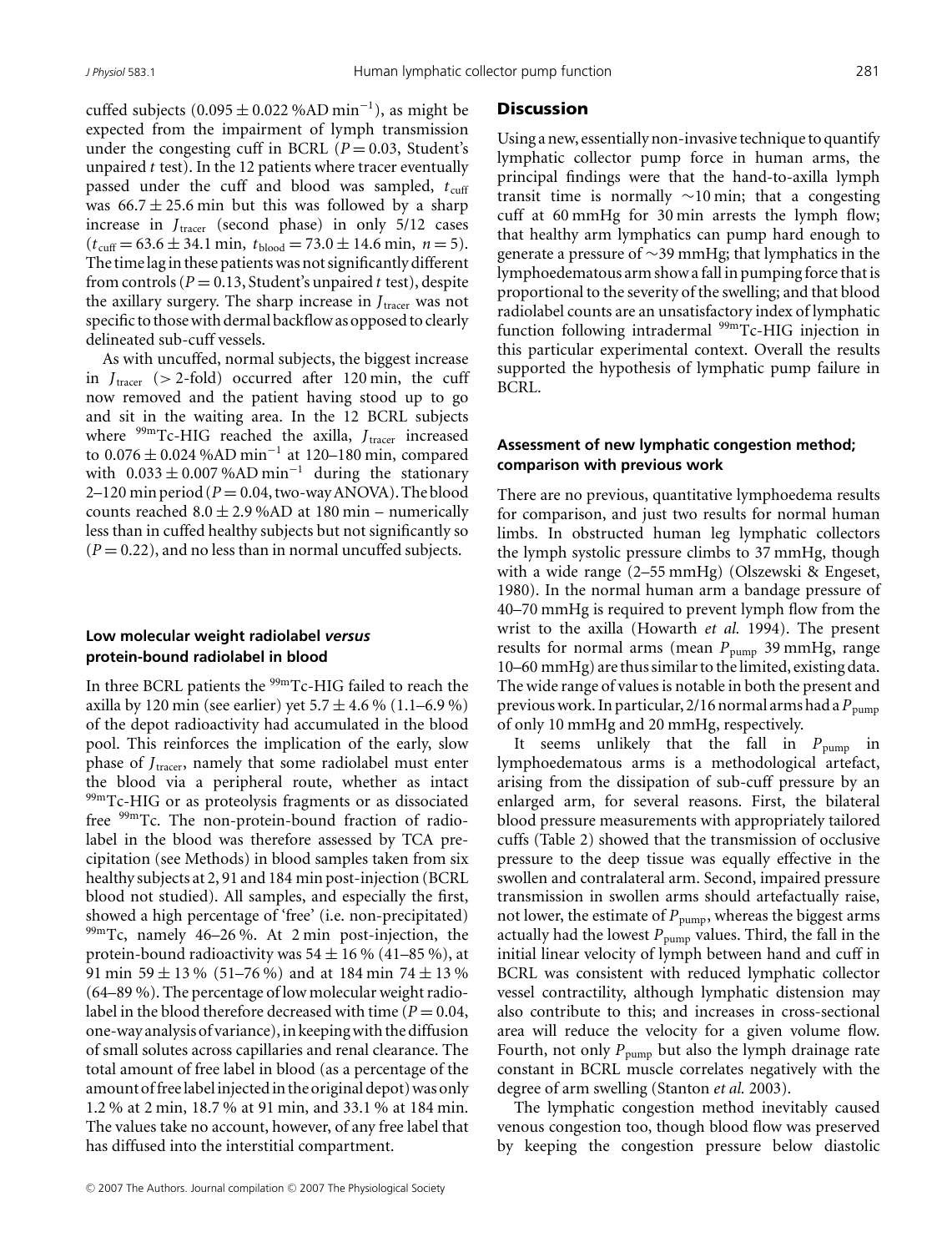arterial pressure. Venous congestion raises capillary filtration pressure and thus ensures ample filtration for the generation of lymph (Stanton *et al.* 1999*a*). High local venous pressures should also reduce the likelihood of the direct flow of lymph through any peripheral lymphovenous anastomoses (see below). Venous congestion did not affect the early vascular accumulation of tracer, since *J*<sub>tracer</sub> in cuffed healthy subjects at 60 mmHg cuff pressure was not significantly different from that in uncuffed healthy subjects over the same period (0–30 min).

The arms of normal subjects were used as controls rather than the contralateral arms of the BCRL patients because, in addition to practical considerations such as patient compliance and radiation dose, the contralateral arm of BCRL patients may differ from those of the general population in certain parameters (Mellor *et al.* 2000) or be affected indirectly by the disease process or treatment. Lymph flow normally correlates well between the two arms (Pain *et al.* 2003).

#### **Lymph velocity in normal arm**

The high uncuffed lymph velocity ( $\sim$ 9 cm min<sup>-1</sup>) and rapid hand–axilla transit (< 3 min in some cases, mean 9.6 min) reinforced the finding of Ohtake & Matsui (1985) that radiolabel traverses normal arms and legs in 2–6 min. The reduction in lymph velocity from hand to occluding cuff is attributed to back-pressure from the occlusion site. Previous reports of lymph flow velocity have been limited to the mouse tail and human skin microlymphatics, based on fluorescence microlymphography. Leu *et al.* (1994) reported very low capillary lymph velocities in mice,  $0.05 \pm 0.04$  cm min<sup>-1</sup>  $(0.01-0.12 \text{ cm min}^{-1})$ . In the dorsum of the supine human foot, Fischer *et al.* 1996) reported a median velocity of 3.1 cm min<sup>-1</sup> (1.6 cm min<sup>-1</sup> and 3.7 cm min<sup>-1</sup> for lower and upper quartiles, respectively) during initial network filling. Intradermal colloid depots are cleared almost three times faster than adjacent subcutaneous depots (O'Mahony *et al.* 2004), probably due to the high lymphatic density and depot pressure in the dermis (Hudack & McMaster, 1933; Mortimer*et al.* 1990; Stanton *et al.* 1999*b*; Mellor *et al.* 2000). The intradermal route was thus ideally suited for  $\gamma$ -camera imaging of the lymphatics.

#### **Pump force in normal arm; practical importance**

As discussed above, previous estimates of normal human leg and arm lymphatic pumping indicated  $P_{\text{pump}}$  values similar to the present finding of 39 mmHg (10–60 mmHg). The upper limit of the *P*<sub>pump</sub> range is of practical value, because it defines the compression pressure that should be applied, ideally, to cases of snake or spider envenomation of the hand or arm. Also, the transit time results show that lymphatic compression needs to be applied quickly, in no more than 10 min and preferably  $<$  3 min, if lymphatic drainage is to be prevented effectively.

#### **Pump force in lymphoedema; lymphatic failure**

This is the first report, to our knowledge, of lymphatic contractile force in lymphoedema, and the finding of a reduced  $P_{\text{pump}}$  supports the hypothesis that lymphatic contractile failure contributes to the pathogenesis of lymphoedema, cf. simple stopcock hypothesis. This conclusion is greatly strengthened by the significant negative relation between  $P_{\text{pump}}$  and degree of swelling; the lower the lymphatic pump force, the greater the percentage swelling of the arm. The reduction in  $P_{\text{pump}}$  by 38 % in BCRL patients with 32 % mean swelling is comparable in magnitude with the reduction in muscle lymph drainage rate by 31 % in patients with 34 % mean swelling (Stanton *et al.* 2003). We suggest that the lymphatic pump failure is analogous to cardiac failure following a chronically raised afterload, such as essential hypertension. Lymphatic afterload is probably increased by the raised outflow resistance created by damage to the axillary lymphatic system during surgery and radiotherapy.

Lymphatics isolated from chronic lymphoedematous tissue have never been studied directly, but isolated bovine lymphatics show a fall in lymphatic stroke volume and output at transmural pressures of  $> 8.4$  mmHg, despite increased frequency of contractions (McHale & Roddie, 1983). Lymphatics in conscious sheep tolerate higher transmural pressures, 13–19 mmHg, before onset of lymphatic failure (McGeown*et al.* 1987). The contribution of duration of a moderately raised, chronic afterload on lymphatic failure has not been studied.

Impaired lymphatic contractility is probably not the sole factor responsible for swelling, however, since two BCRL patients, albeit with below-average percentage swelling, had good *P*<sub>pump</sub> values (50–60 mmHg). Furthermore, since only a minority of women develop BCRL after breast cancer treatment and some women who have had just one axillary lymph node removed develop BCRL whereas others who have had axillary clearance surgery do not develop BCRL, it is tempting to speculate that the subclass of arms that normally have low  $P_{\text{pump}}$  values might form an oedema-prone subgroup. This hypothesis is supported by evidence for lymphatic abnormalities in the *contralateral* arm of women with BCRL. Dermal lymphatic vessels in the contralateral forearm of BCRL patients are abnormally wide compared with lymphatics in the arms of matched breast cancer patients without BCRL (Mellor *et al.* 2000), and the lymph drainage rate constant for 99mTc-HIG in the subcutis of contralateral hand of BCRL patients with swollen hands is increased relative to the hands of BCRL patients with hand-sparing (Stanton *et al.*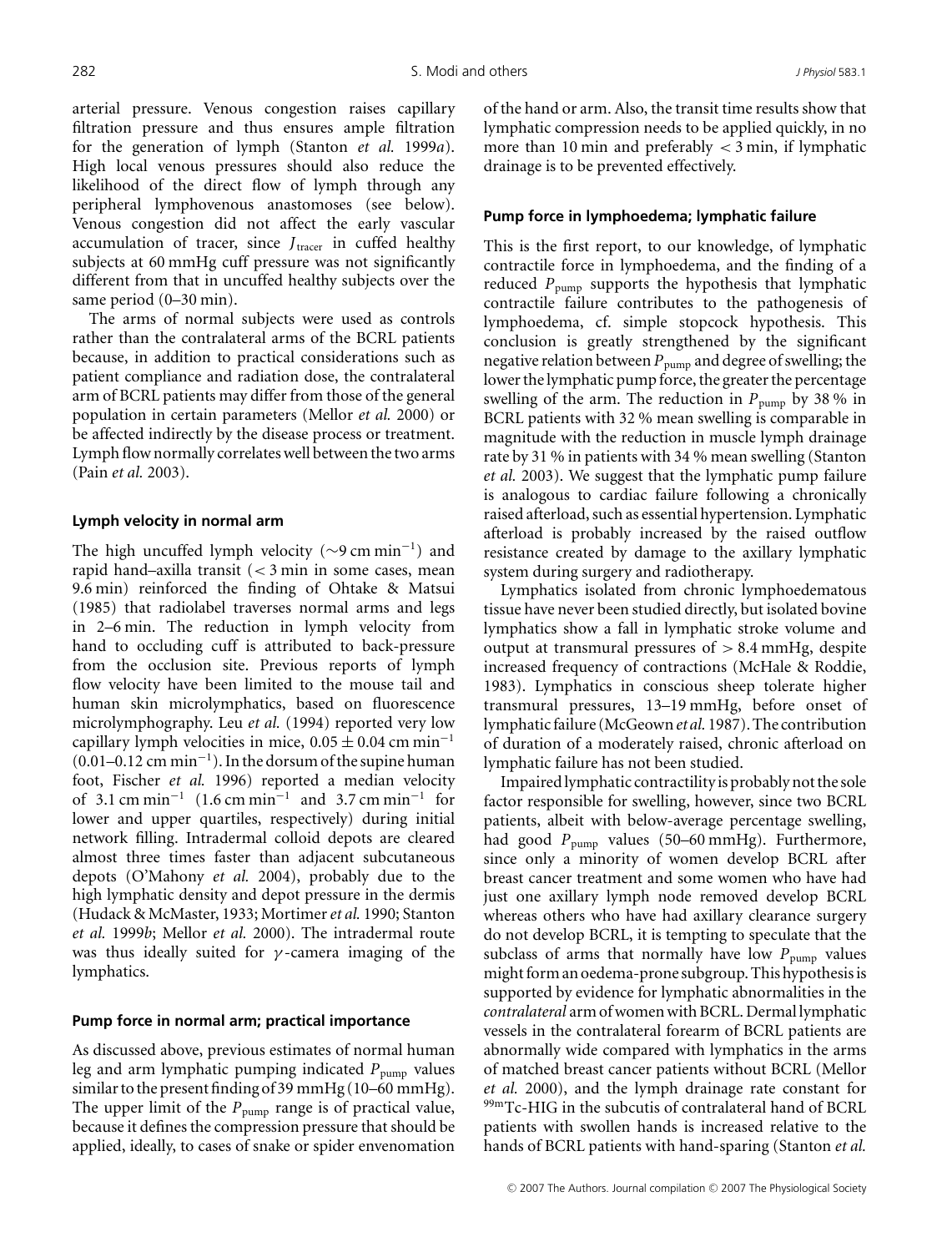2006). It is possible that some women are constitutionally (genetically) predisposed to BCRL after breast cancer treatment by having less robust lymph drainage or high filtration rates prior to surgery.

## **Interpretation of early arrival of blood radiotracer**

It was hoped that the first appearance of blood counts would mark the arrival of radiolabelled lymph in the blood pool, but low levels of radiolabel (< 1 % administered dose) appeared in blood within a few minutes of injection, long before any lymph reached the axilla even in the absence of a cuff. Early radiolabel in the blood pool was seen in cuffed normal subjects, cuffed BCRL patients, and even three BCRL patients in whom <sup>99m</sup>Tc-HIG failed to reach the axilla by 120 min. This indicated a small, local entry of <sup>99m</sup>Tc or <sup>99m</sup>Tc-HIG into the peripheral bloodstream of the arm. Part of the vascular uptake can be attributed to the small amount of free radiolabel in the preparation ( $\leq$  5%), but this may not be the full explanation since the TCA precipitation studies showed that nearly half the early blood counts were protein-bound. Further work is needed to establish whether the bound counts represented spontaneous binding of free <sup>99m</sup>Tc to circulating plasma proteins or whether they bound to HIG that gained direct, local entry into the arm circulation, either by vesicular transport across microvascular endothelium or through minor lymphovenous anastomoses (Aboul-Enein et al. 1984; Schmid-Schönbein, 1990; Modi *et al.* 2007).

It is difficult to see how a small, limited mass of free label in the injectate could maintain the blood level, because free label quickly diffuses out of the circulation (unless it binds to circulating plasma proteins). Pilot dialysis study results indicated a low rate of spontaneous dissociation of 99mTc-HIG *in vitro* but only sufficient to account for< 8 % of the observed *J*<sub>tracer</sub>. It is conceivable that production of diffusible radiolabel might be accelerated *in vivo*, for example by proteolysis (Casley-Smith & Casley-Smith, 1985, Casley-Smith *et al.* 1993).

# **Interpretation of later increases in blood radiotracer accumulation rate**

 $At > 30$  min the pattern of blood radiolabel accumulation differed between cuffed and uncuffed normal arms; and between cuffed normal and cuffed BCRL arms. In cuffed normal arms, there was a sharp increase in *J*<sub>tracer</sub> soon after lymph passed the congesting cuff, due to the drainage of labelled lymph into the neck veins. In BCRL arms the increase was much less marked or even absent, in keeping with impaired lymph flow. In uncuffed subjects, the most pronounced increase in *J*<sub>tracer</sub> occurred when the patient stood up and moved around, indicating that movement or orthostasis increased arm lymph flow. This was also prominent in the BCRL patients, and could be due to the well-documented passive transport of lymph by tissue movement, including extrinsic pumping by skeletal muscle movement (Taylor *et al.* 1957; Garlick & Renkin, 1970; McGeown *et al.* 1987). It could also be due to an orthostatic effect on intrinsic lymphatic contraction frequency (Olszewski & Engeset, 1980), possibly as a sympathetically mediated reflex. Since *J*<sub>tracer</sub> had already reached high values prior to movement/orthostasis in the cuffed normal arms, it appears that lymphatic congestion had already maximally stimulated the lymphatic pump.

## **Conclusions**

The lymphatic congestion lymphoscintigraphy method enabled non-invasive, quantitative estimation of lymphatic contractility in normal humans and patients with lymphoedema. The results showed a fall in lymphatic collector pump force that was proportional to the degree of oedema in BCRL. The findings thus supported the hypothesis that chronic afterload elevation leads to lymphatic failure, analogous to hypertensive cardiac failure, and that this contributes to (but probably does not fully explain) the pathogenesis of lymphoedema. The lymphatic failure hypothesis has the potential to explain both the spatial and temporal heterogeneity of BCRL. It also raises the possibility of investigating pharmacological therapies for lymphatic failure.

# References

- Aboul-Enein A, Eshmawy I, Arafa MS & Abboud A (1984). The role of lymphovenous communication in the development of postmastectomy lymphedema. *Surgery* **95**, 562–565.
- Andrews JT & Milne MJ (1977). *Nuclear Medicine: Clinical and Technological Bases*. Wiley, New York.
- Blanchard DK, Donohue JH, Reynolds C & Grant CS (2003). Relapse and morbidity in patients undergoing sentinel node biopsy alone or with axillary dissection for breast cancer. *Arch Surg* **138**, 482–487.
- Casley-Smith JR & Casley-Smith JR (1985). The effect of calcium dobesilate on acute lymphoedema (with and without macrophages) and on burn oedema. *Lymphology* **18**, 37–45.
- Casley-Smith JR, Morgan RG & Piller NB (1993). Treatment of lymphedema of the arms and legs with 5,6-benzo- [α]-pyrone. *New Engl J Med* **329**, 1158–1163.
- Clodius L (1977). Secondary arm lymphoedema. In *Lymphedema*, ed. Clodius L, pp. 147–174. Georg Thieme, Stuttgart.
- Feldman MG, Kohan P, Edelman S & Jacobson JH (1966). Lymphangiographic studies in obstructive lymphedema of the upper extremity. *Surgery* **59**, 935–943.
- Fischer M, Franzeck UK, Herrig I, Ostanzo U, Wen S, Schiesser M, Hoffmann U & Bollinger A (1996). Flow velocity of single lymphatic capillaries in human skin. *Am J Physiol Heart Circ Physiol* **270**, H358–H363.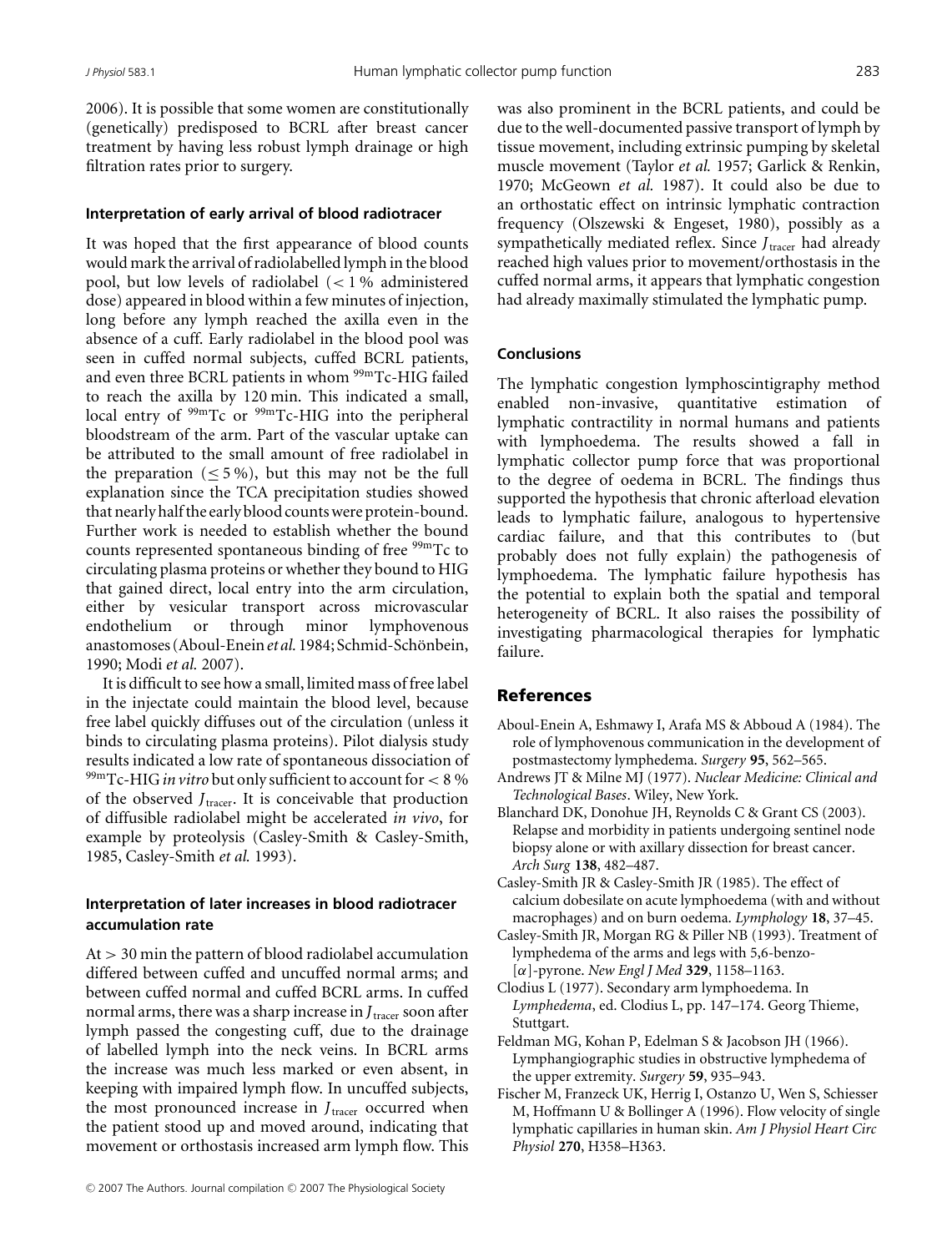Garlick DG & Renkin EM (1970). Transport of large macromolecules from plasma to interstitial fluid and lymph in dogs. *Am J Physiol* **219**, 1595–1605.

Hack TF, Cohen L, Katz J, Robson LS & Goss P (1999). Physical and psychological morbidity after axillary lymph node dissection for breast cancer. *J Clin Oncol* **17**, 143–149.

Halsted WS (1921). The swelling of the arm after operations for cancer of the breast-elephantiasis chirurgica – its cause and prevention. *Bull John Hopkins Hosp* **32**, 309–313.

Howarth DM, Southee AE & Whyte IM (1994). Lymphatic flow rates and first-aid in simulated peripheral snake or spider envenomation. *Med J Aust* **161**, 695–700.

Hudack SS & McMaster PD (1933). The lymphatic participation in human cutaneous phenomena. A study of the minute lymphatics of the skin. *J Exp Med* **57**, 751–774.

Leu AJ, Berk DA, Yuan F & Jain RK (1994). Flow velocity in the superficial lymphatic network of the mouse tail. *Am J Physiol Heart Circ Physiol* **267**, H1507–H1513.

Levick JR & McHale NG (2002). Physiology of lymph production and propulsion. In *Diseases of the Lymphatics*, ed. Browse N, Burnand KG & Mortimer PS, pp. 44–65. Arnold, London.

McGeown JG, McHale NG & Thornbury KD (1987). The role of external compression and movement in lymph propulsion in the sheep hindlimb. *J Physiol* **387**, 83–93.

McHale NG & Roddie IC (1983). The effects of catecholamines on pumping activity in isolated bovine mesenteric lymphatics. *J Physiol* **338**, 527–536.

Mansel RE, Fallowfield L, Kissin M, Goyal A, Newcombe RG, Dixon JM, Yiangou C, Horgan K, Bundred N, Monypenny I, England D, Sibbering M, Abdullah TI, Barr L, Chetty U, Sinnett DH, Fleissig A, Clarke D & Ell PJ (2006). Randomized multicenter trial of sentinel node biopsy versus standard axillary treatment in operable breast cancer: The ALMANAC trial. *J Natl Cancer Inst* **98**, 599–609.

Mellor RH & Mortimer PS (2004). Dermal lymphatics. In *Measuring the Skin*, ed. Agache P & Humbert P, pp. 392–398. Springer, Berlin.

Mellor RH, Stanton AWB, Azarbod P, Sherman MD, Levick JR & Mortimer PS (2000). Enhanced cutaneous lymphatic network in the forearms of women with postmastectomy oedema. *J Vasc Res* **37**, 501–512.

Modi S, Stanton AWB, Mellor RH, Peters AM, Levick JR & Mortimer PS (2005). Regional distribution of epifascial swelling and epifascial lymph drainage rate constants in breast cancer related lymphedema. *Lymphat Res Biol* **3**, 3–14.

Modi S, Stanton AWB, Mortimer PS & Levick JR (2007). Clinical assessment of human lymph flow using removal rate constants of interstitial macromolecules: a critical review of lymphoscintigraphy. *Lymphat Res Biol* **5** (in press).

Mortimer PS, Bates DO, Brassington HD, Stanton AWB, Strachan DP & Levick JR (1996). The prevalence of arm oedema following treatment for breast cancer. *Q J Med* **89**, 377–380.

Mortimer PS, Simmonds R, Rezvani M, Robbins ME, Hopewell JW & Ryan TJ (1990). Measurement of skin lymph flow by an isotope clearance technique: reliability, reproducibility. Effect of injection dynamics and lymph flow enhancement. *J Invest Dermatol* **95**, 677–682.

Ohtake E & Matsui K (1985). Lymphoscintigraphy in patients with lymphoedema. A new approach using intradermal injections of technetium-99m human serum albumin. *Clin Nucl Med* **11**, 474–478.

Olszewski WL & Engeset A (1980). Intrinsic contractility of prenodal lymph vessels and lymph flow in human leg. *Am J Physiol Heart Circ Physiol* **239**, H775–H783.

O'Mahony S, Rose SL, Chilvers AJ, Ballinger JR, Solanki CK, Barber RW, Mortimer PS, Purushotham AD & Peters AM (2004). Finding an optimal method for imaging vessels of the upper limb. *Eur J Nucl Med Mol Imaging* **31**, 555–563.

Pain SJ, Barber RW, Ballinger JR, Solanki CK, Mortimer PS, Purushotham AD & Peters AM (2004*a*). Local vascular access of radioprotein injected subcutaneously in healthy subjects and patients with breast cancer-related lymphoedema. *J Nucl Med* **45**, 789–796.

Pain SJ, Barber RW, Ballinger JR, Solanki CK, Mortimer PS, Purushotham AD & Peters AM (2004*b*). Tissue-to-blood transport of radiolabelled immunoglobulin injected into the web spaces of the hands of normal subjects and patients with breast cancer-related lymphoedema. *J Vasc Res* **41**, 183–192.

Pain SJ, Barber RW, Ballinger JR, Solanki C, O'Mahony S, Mortimer PS, Purushotham A & Peters AM (2003). Side-to-side symmetry of radioprotein transfer from tissue space to systemic vasculature following subcutaneous injection in normal subjects and patients with breast cancer. *Eur J Nucl Med Mol Imaging* **30**, 657–661.

Pain SJ, Nicholas RS, Barber RW, Ballinger JR, Purushotham AD & Peters AM (2002). Quantification of lymphatic function for investigation of lymphoedema: depot clearance and rate of appearance in blood of soluble macromolecules. *J Nucl Med* **43**, 318–324.

Schmid-Schönbein GW (1990). Microlymphatics and lymph flow. *Physiol Rev* **70**, 987–1028.

Schunemann H & Willich N (1997). Lymphodeme nach mammakarzinom. Eine studie uber 5868 falle. *Dtsch Med Wochenschr* **122**, 536–541.

Stanton AWB, Badger C & Sitzia J (2000). Non-invasive assessment of the lymphedematous limb. *Lymphology* **33**, 122–135.

Stanton AWB, Holroyd B, Mortimer PS & Levick JR (1999*a*). Comparison of microvascular filtration in human arms with and without postmastectomy oedema. *Exp Physiol* **84**, 405–419.

Stanton AWB, Mellor RH, Cook GJ, Svensson WE, Peters AM, Levick JR & Mortimer PS (2003). Impairment of lymph drainage in subfascial compartment of forearm in breast cancer-related lymphoedema. *Lymphatic Res Biol* **1**, 121–132.

Stanton AWB, Modi S, Mellor RH, Peters AM, Svensson WE, Levick JR & Mortimer PS (2006). A quantitative lymphoscintigraphic evaluation of lymphatic function in the swollen hands of women with lymphoedema following breast cancer treatment. *Clin Sci* **110**, 553–561.

Stanton AWB, Northfield JW, Holroyd B, Mortimer PS & Levick JR (1997). Validation of an optoelectronic limb volumeter (Perometer). *Lymphology* **30**, 77–97.

Stanton AWB, Patel HS, Levick JR & Mortimer PS (1999*b*). Increased dermal lymphatic density in the human leg compared with the forearm. *Microvasc Res* **57**, 320–328.